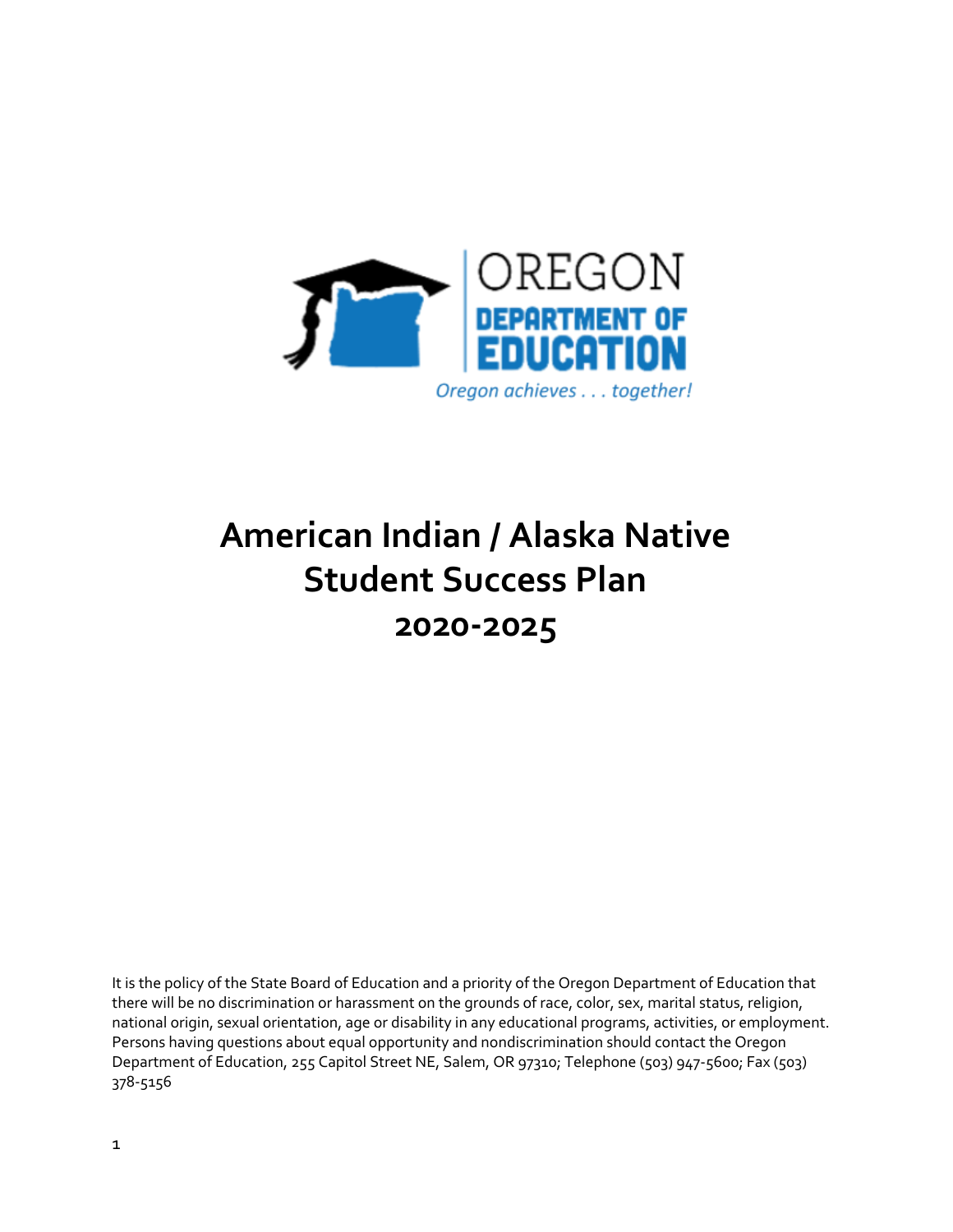### **FOREWARD**

The newly created Office of Indian Education (OIE) at the Oregon Department of Education is pleased to share the new strategic American Indian/ Alaska Native (AI/AN) Student Success Plan. This five-year state plan will guide agency decision-making through 2020-2025. This plan provides our communities with a refreshed mission that centers shared goals and sets specific data-driven priorities designed to meet the needs of AI/ AN students in the state of Oregon. We grounded this plan with the overarching goal of success for AI/ AN students and out-of-school youth.

Development of the AI/ AN Student Success Plan was a collaborative effort shared by the AI/AN Advisory Committee Members, AI/ AN students and youth, tribes, Oregon Department of Education (ODE) leadership, the Government-to-Government Education Cluster (comprised of appointed representatives from each of the nine federally recognized tribes in Oregon), the general AI/AN community and other committed stakeholders. By engaging the wider community through public community conversations and data analyses, OIE worked to center the voices, needs and experiences of AI/ AN students and youth. The OIE team shared leadership over several months to create a five-year roadmap with set objectives that will improve the ways the Oregon Department of Education supports equity and excellence for each AI/AN student.

In each section, we have identified specific objectives, strategies and key indicators that will allow us to measure the state's progress and prioritize resources in a way that honors our mission, vision and values and centers the communities we serve as a whole.

### **STUDENT SUCCESS PLAN**

The purpose of the American Indian/ Alaska Native Student Success Plan is to share a vision and identify actionable strategies for working together to achieve that vision. The AI/ AN Student Success Plan is a proven strategy that will increase attendance rates, high school graduation rates and create a pathway for equity and excellence for all AI/AN students.

#### **Mission for the Office of Indian Education:**

The mission of the Office of Indian Education is to support the efforts of local educational agencies, tribes, organizations, postsecondary institutions, and other entities to meet the unique cultural, language, and educational needs of our American Indian/ Alaska Native students; and ensure that all students have the supports needed to be successful.

#### **Vision for the Office of Indian Education:**

Our traditional Native cultures and values are the foundations of our learning, therefore, the Office of Indian Education shall:

- Promote the understanding and use of educational sovereignty;
- Support use of traditional knowledge and language;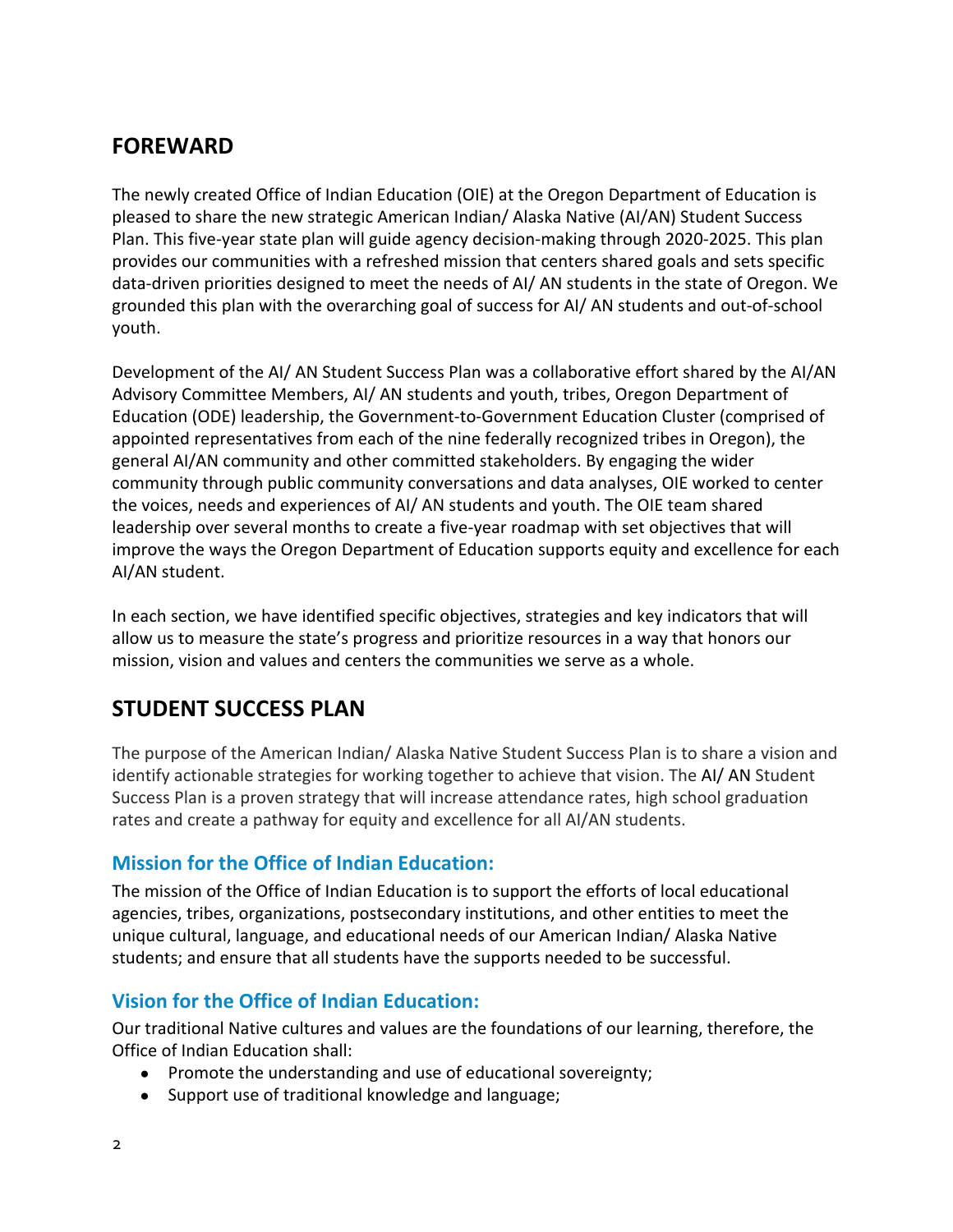- Improve educational opportunities and results in our communities; and
- Continue to support individual identities of our Native students and youth.

#### **SHARED HISTORY**

The historical legacy of education and its efforts for the sovereign tribal Nations in the state of Oregon spans across hundreds of years and largely has been an adversarial topic until recently.

The United States has a unique federal trust responsibility noted by the Supreme Court in the [United States v. Mitchell, 1983](https://supreme.justia.com/cases/federal/us/463/206/) which stems from the treaties signed between sovereign tribes and the U.S Government in the 1800s. The treaties signed between the U.S Government and tribes provided provisions outlined by the government that promised tribes access to education largely in exchange for land and rights.

Starting in 1860, military-based facilities were rehabilitated into boarding schools for Native American children. In addition to these government-run boarding schools, church-based mission schools became the standard for government-provided education for tribes. Government policy allowed children to be forcibly removed from their homes and communities. They were sent to boarding schools often located thousands of miles away. These schools were grossly underfunded, overcrowded and poorly maintained. These conditions were documented in the [Meriam Report](https://narf.org/nill/resources/meriam.html) in 1928 and in 1969, and the [Kennedy Report](https://narf.org/nill/resources/education/reports/kennedy/toc.html) titled Indian Education: A National Tragedy - A National Challenge. Sadly, 88 years later, President Obama released the [2014 Native Youth Report](https://obamawhitehouse.archives.gov/sites/default/files/docs/20141129nativeyouthreport_final.pdf) and the conditions have not changed for our American Indian/Alaska Native youth who experience institutional challenges and barriers to accessing educational opportunities.

It is documented that the forcible removal of Native American children from their families and their communities was a deliberate process of assimilation. On arrival at school, children's hair was cut, their traditional clothing removed, and their Native languages forbidden. Children as young as four years of age endured rampant emotional, physical, sexual and mental abuse, and many children died  $^{\dagger}$  while in the care of boarding schools.

Currently, policymakers and leaders recognize the trauma that children and communities have faced as a result of these assimilation policies moving towards strengthening better educational policies and practices through Government-to-Government relationships at the federal, state and tribal levels.

### **SHARED FUTURE**

In 2011, the State of Oregon enacted legislation (ORS 350.014) that created the 40-40-20 goal for Oregon's educational achievement that by 2025:

<sup>&</sup>lt;sup>1</sup> "Education Death by Civilization" published in The Atlantic, March 8, 2019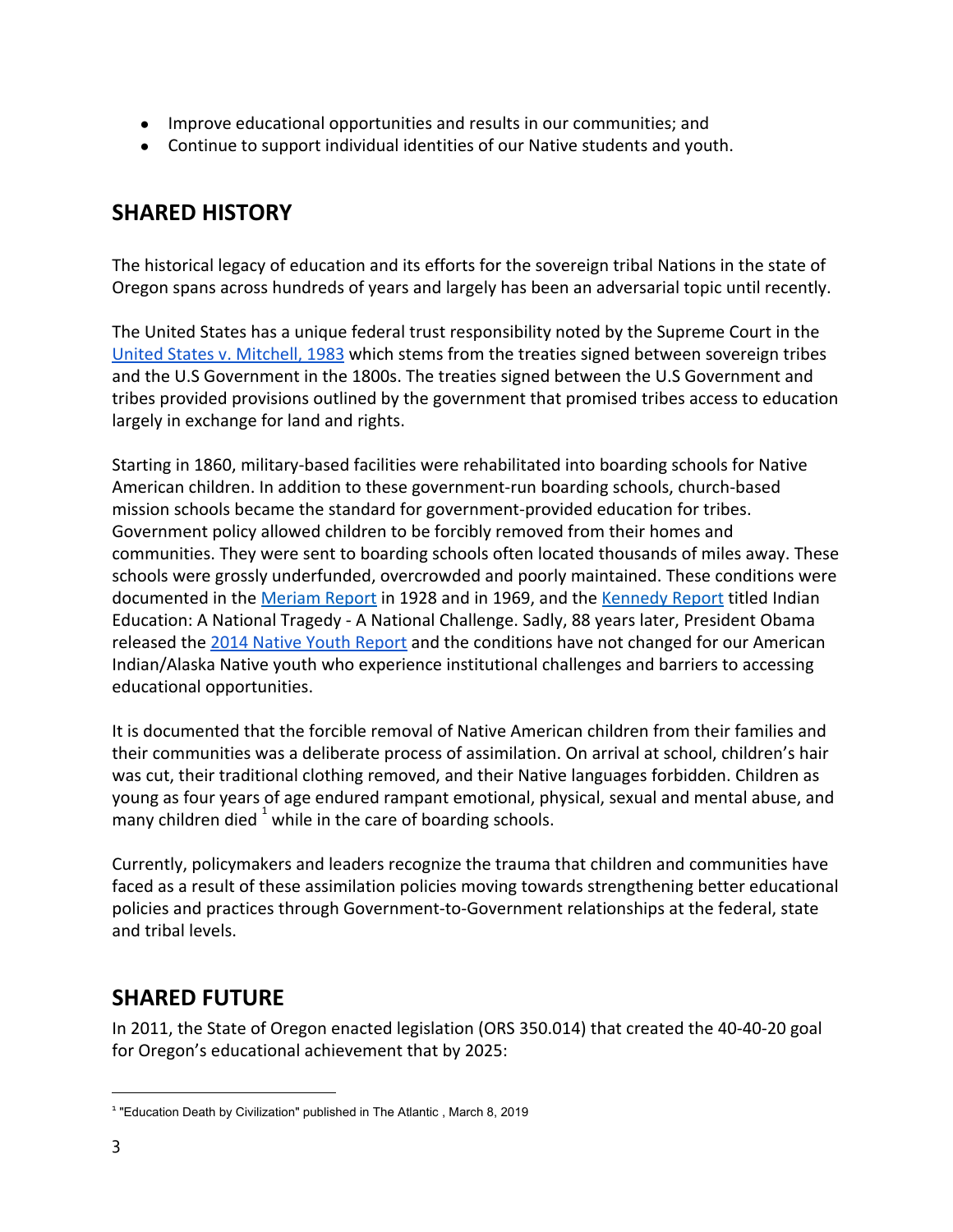- 40% of Oregonians will complete a 4-year degree,
- 40% of Oregonians will complete a 2-year degree or certificate, and
- 20% will earn a high school diploma or the equivalent.

In 2013, the Oregon Department of Education hired 1 full-time staff dedicated to support the 40-40-20 goal for American Indian / Alaska Native (AI/ AN) students. In 2014, ODE brought together the American Indian / Alaska Native Advisory Panel, a panel of 29 members representing tribes, school districts, early learning programs, postsecondary Institutes, Tile VI Indian Education, non-profit organizations, community-based organizations, and AI/ AN communities from across the state.

Over a nine-month collaborative process, the Advisory Panel members provided feedback and guidance in order to update the state's 20-year old American Indian/Alaska Native Education State Plan. The plan generated by the American Indian / Alaska Native Advisory Panel was approved by the State Board of Education. It included 11 state educational objectives with accompanying strategies and measurable outcomes extending efforts through the 2015-2017 academic year. In 2016, ODE hired an additional Education Specialist.

In 2017, the Advisory Committee began updating the plan and its objectives. It is important to recognize that over 20 years ago, the Oregon American Indian / Alaska Native Education State Plan was originally approved by members and educators within American Indian and Alaska Native communities, the State Board of Education, and staff of the Oregon Department of Education. This newly revised plan, outlined in the document below, honors this previous work and builds on that wisdom, while also being mindful of the changing educational landscape of Oregon. The plan is the product of this process and is a road map for state efforts to improve opportunities and outcomes for AI/ AN students in Oregon.

The AI/ AN State Advisory Committee on Indian Education strategically aligned the plan with the ODE's strategic goals and key initiatives, including boosting attendance and graduation rates for American Indian / Alaska Native students, providing culturally relevant professional development for school district staff, increasing recruitment and retention of Native teachers, and implementing historically accurate, culturally-embedded Native American curriculum and instructional materials across the K-12 system.

In September 2017, the American Indian / Alaska Native Students In Oregon: A Review of Key Indicators report was published. The primary data source for this report is available on the ODE website at [Reports](http://www.oregon.gov/ode/reports-and-data/Pages/default.aspx) and Data. This data was utilized to drive discussions and create objectives outlined in the revised 2018-2023 American Indian Alaska Native Education Plan. It is important to recognize, these objectives are not all inclusive but a guide to improve educational outcomes including system improvements for our AI/AN students.  $31$ 

<sup>2</sup>

<sup>31</sup> *American Indian / Alaska Native Students In Oregon: A Review of Key Indicators,* Oregon Department of Education September 2017. [http://www.oregon.gov/ode/reports-and-data/researchbriefs/Documents/Internal/American\\_Indian\\_Alaska\\_Native\\_Students\\_In\\_Oregon.pdf](http://www.oregon.gov/ode/reports-and-data/researchbriefs/Documents/Internal/American_Indian_Alaska_Native_Students_In_Oregon.pdf)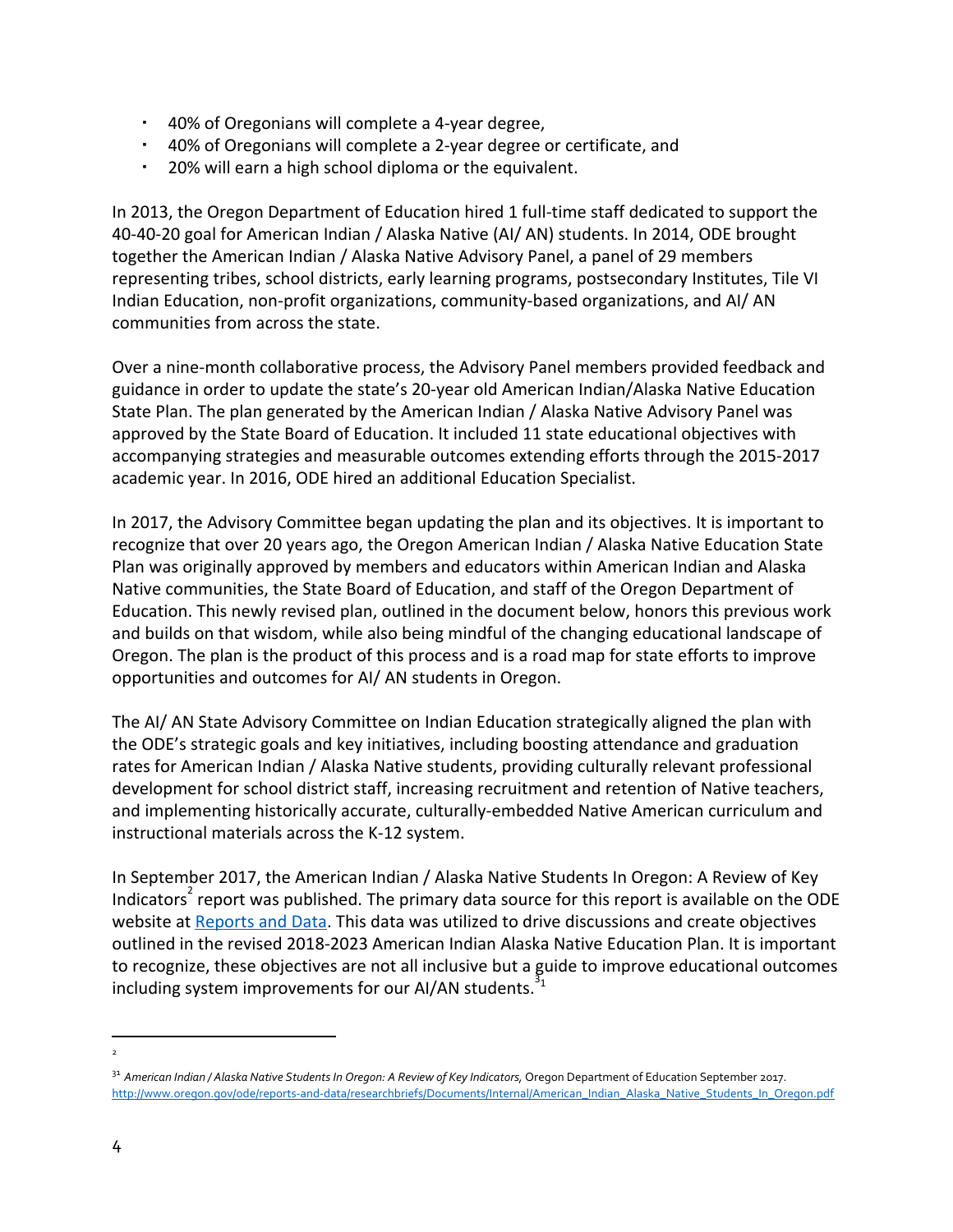During the 2019 legislative session, the American Indian / Alaska Native Student Success plan was codified into law under the **Student Success Act.** 

All objectives outlined in this plan is an overarching effort to increase graduation rates for AI/AN students in which these students and youth meet and exceed statewide averages for all students and youth.

### **SHARED LEADERSHIP**

The AI/AN State Advisory Committee on Indian Education was created to advise the Oregon Department of Education on educational matters affecting American Indian and Alaska Natives, with a focus on the following priorities:

- American Indian Student Success Outcomes
- Increase Graduation, increase achievement by closing opportunity gaps, increase attendance, and address disproportionate discipline
- Diversity educator advancement, recruitment and workforce development
- School, district, community, tribal support and engagement
- Professional development
- Curriculum and instructional development

The AI/ AN State Advisory Committee provides guidance, input, advocacy and recommendations on policy, rules and legislation related to Indian Education. They recommend goals and measurable objectives for the American Indian/ Alaska Native Student Success Plan to implement by the Oregon Department of Education. The State of Oregon has long recognized and emphasized the importance of continued communication and partnership with the nine federally recognized sovereign tribes in Oregon, so the Government-to-Government Education Cluster organized under the Governor's Executive Order No. 96-30: State/ Tribal Government-to-Government Relations provide approval to the Advisory Committee.

The AI/ AN State Advisory Committee includes 18 designated representatives from:

- Oregon's nine (9) Federally-recognized tribal governments
- Metro/Urban (Portland, Salem, Beaverton, Eugene/Springfield)
- Rural Title VI representative
- Early childhood representative
- Higher education representative
- Oregon Indian Education Association (OIEA)
- At-large representation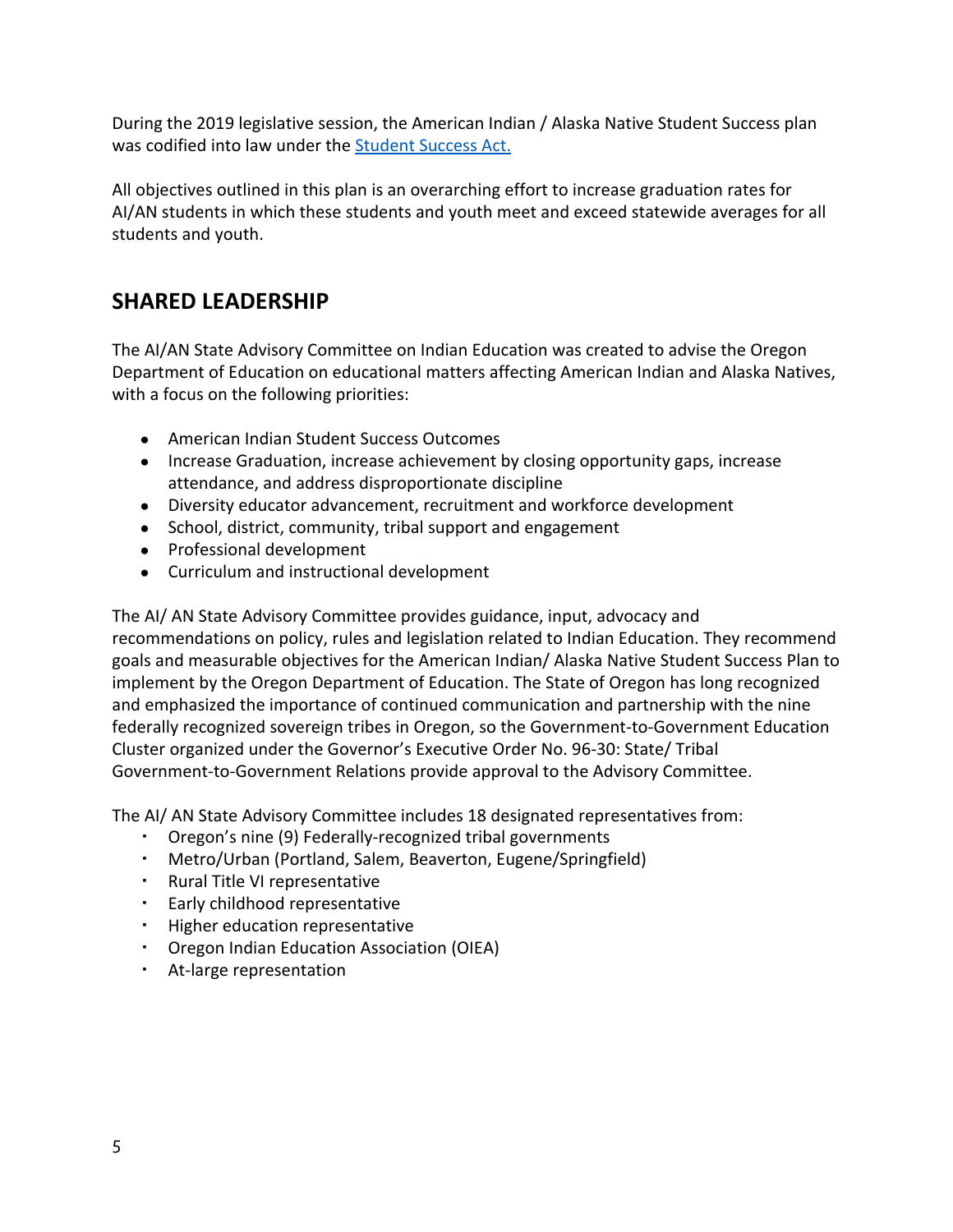#### ---------------------------------------------------------------------------------------------------------------- Current 2020 AI/AN State Advisory Committee on Indian Education Members

| <b>Last Name</b>        | <b>First Name</b> | <b>Employer</b>                  | <b>Tribal Affiliation</b>                    |
|-------------------------|-------------------|----------------------------------|----------------------------------------------|
| Bahe                    | Vanessa           |                                  | <b>Burns Paiute Tribe</b>                    |
| <b>Beers</b>            | Jesse             |                                  | Confederated Tribes of Coos, Lower           |
|                         |                   |                                  | <b>Umpqua and Siuslaw Indians</b>            |
| <b>Bettles</b>          | Julie             |                                  | <b>Klamath Tribes</b>                        |
| <b>Butterfield</b>      | Robin             |                                  | Winnebago/ Chippewa                          |
| Culbertson              | <b>Brandon</b>    |                                  | Northern Arapaho/ Fort Peck Tribes           |
| Henderson               | Tamara<br>(Chair) |                                  | Laguna Pueblo                                |
| Henry                   | Sandy             |                                  | Cow Creek Band of Umpqua Tribe of            |
|                         |                   |                                  | Indians                                      |
| Hess                    | Will              |                                  | <b>Klamath Tribes</b>                        |
| Hunt                    | Tammie            |                                  | Cow Creek Band of Umpqua Tribe of            |
|                         |                   |                                  | Indians                                      |
| Jones                   | Mercedes          |                                  | <b>Confederated Tribes of Grand Ronde</b>    |
| Kosey                   | Sally             |                                  | (Alternate) Confederated Tribes of the       |
|                         |                   |                                  | Umatilla Indian Reservation                  |
| Mansayon                | Chris             | <b>Western Oregon University</b> | <b>Confederated Tribes of Grand Ronde</b>    |
| Minthorn                | Modesta           |                                  | Confederated Tribes of the Umatilla          |
|                         |                   |                                  | <b>Indian Reservation</b>                    |
| Minthorn                | Scott             |                                  | (Alternate) Confederated Tribes of the       |
|                         |                   |                                  | Umatilla Indian Reservation                  |
| Moody-Jurado            | Sonya             |                                  | <b>Confederated Tribes of Siletz Indians</b> |
| Morrill                 | Angie             | <b>Portland Public Schools</b>   | <b>Klamath Tribes</b>                        |
| Sabzalian               | Leilani           | University of Oregon,            |                                              |
|                         |                   | Springfield Title VI             | Alutiiq                                      |
| Smoker-Broaddus   Mandy |                   | <b>Education Northwest</b>       |                                              |
| Switzler                | Valerie           |                                  | Confederated Tribes Of Warm Springs          |
| Wheeler                 | <b>Bridgett</b>   |                                  | Coquille Indian Tribe                        |
| Youngman                | Beverly           |                                  | Confederated Tribes of Siletz Indians        |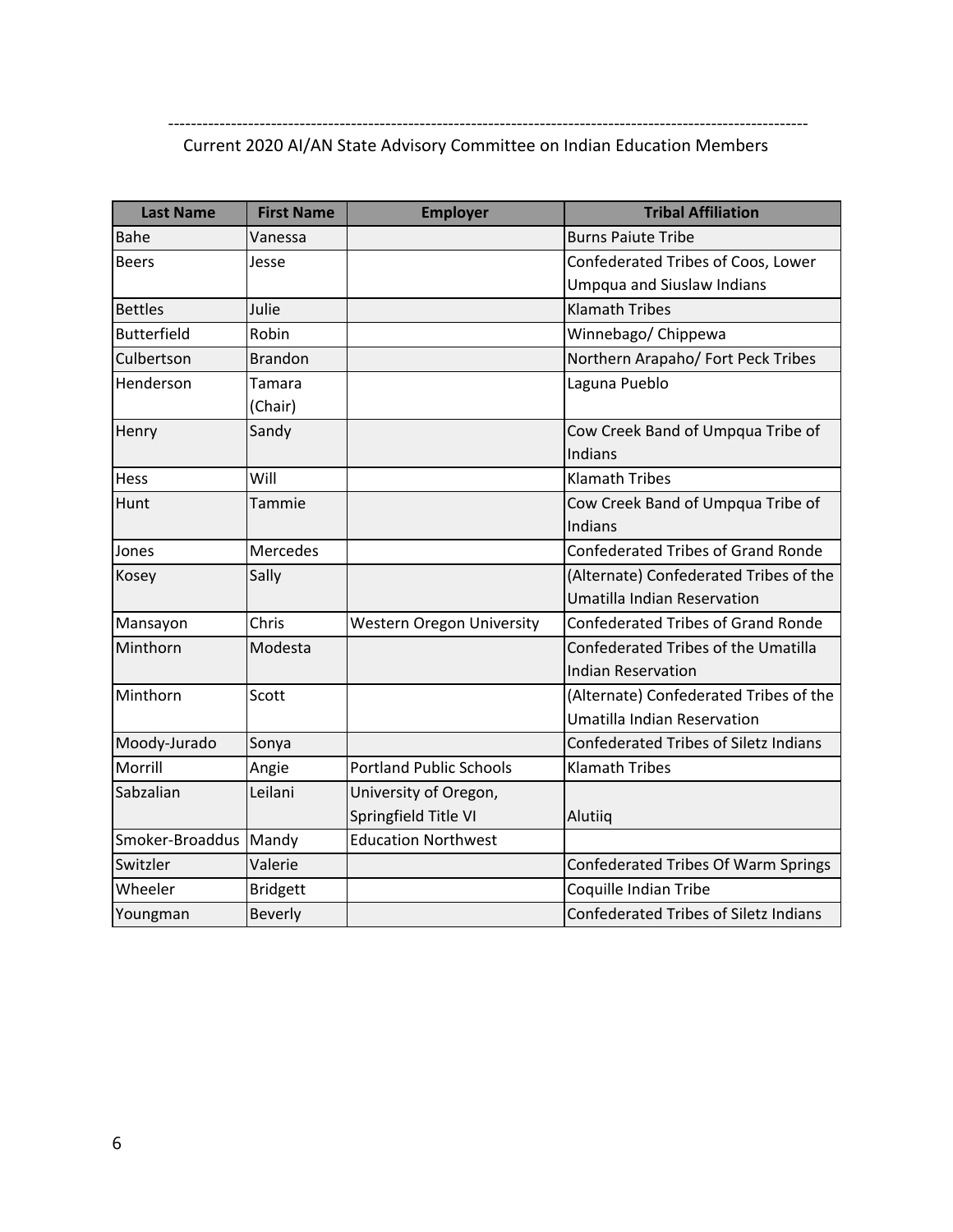---------------------------------------------------------------------------------------------------------------- Current 2020 AI/AN State Advisory Committee on Indian Education Contributing Members

| <b>Last Name</b> | <b>First Name</b> | <b>Employer</b>                                                                  | <b>Tribal Affiliation</b>                                           |
|------------------|-------------------|----------------------------------------------------------------------------------|---------------------------------------------------------------------|
| <b>Butler</b>    | Angie             | Oregon Health Authority                                                          | N/A                                                                 |
| Campbell         | April             | Oregon Department of<br>Education                                                | <b>Confederated Tribes of Grand Ronde</b>                           |
| Garcia           | Shadiin           | Oregon Department of<br><b>Education Educators</b><br><b>Advancement Council</b> | The Pueblo of Laguna                                                |
| Halcomb          | Ramona            | Oregon Department of<br>Education                                                | <b>Confederated Tribes of Umatilla</b><br><b>Indian Reservation</b> |
| Minahan          | Trinity           | Oregon Department of<br>Education                                                | <b>Confederated Tribes of Siletz Indians</b>                        |
| <b>OtherBull</b> | Deleana           | Oregon Department of<br>Education                                                | Crow Nation / Northern Cheyenne                                     |
| Pearson          | Lindsey           | Oregon Department of<br><b>Education Early Learning</b><br>Program               | N/A                                                                 |
| Rivera-Lindstrom | RudyAnn           | <b>Higher Education</b><br><b>Coordinating Commission</b><br>(HECC)              | N/A                                                                 |
| Rosilez          | Tony              | <b>Teacher Standards and</b><br><b>Practices Commission</b><br>(TSPC)            | N/A                                                                 |
|                  |                   |                                                                                  |                                                                     |

## GOAL 1 AMERICAN INDIAN AND ALASKA NATIVE STUDENT **SUCCESS**

*All students enrolled in early learning programs, school districts, and post-secondary institutions in Oregon are engaged and empowered through relevant, rigorous learning opportunities that foster equity and excellence so that AI/AN students can succeed.*

### **IDENTIFICATION**

According to the latest *American Indian / Alaska Native Students In Oregon: A Review of Key Indicators Report,* in 2018-2019 Oregon reported 7,101 students as AI/AN – Alone representing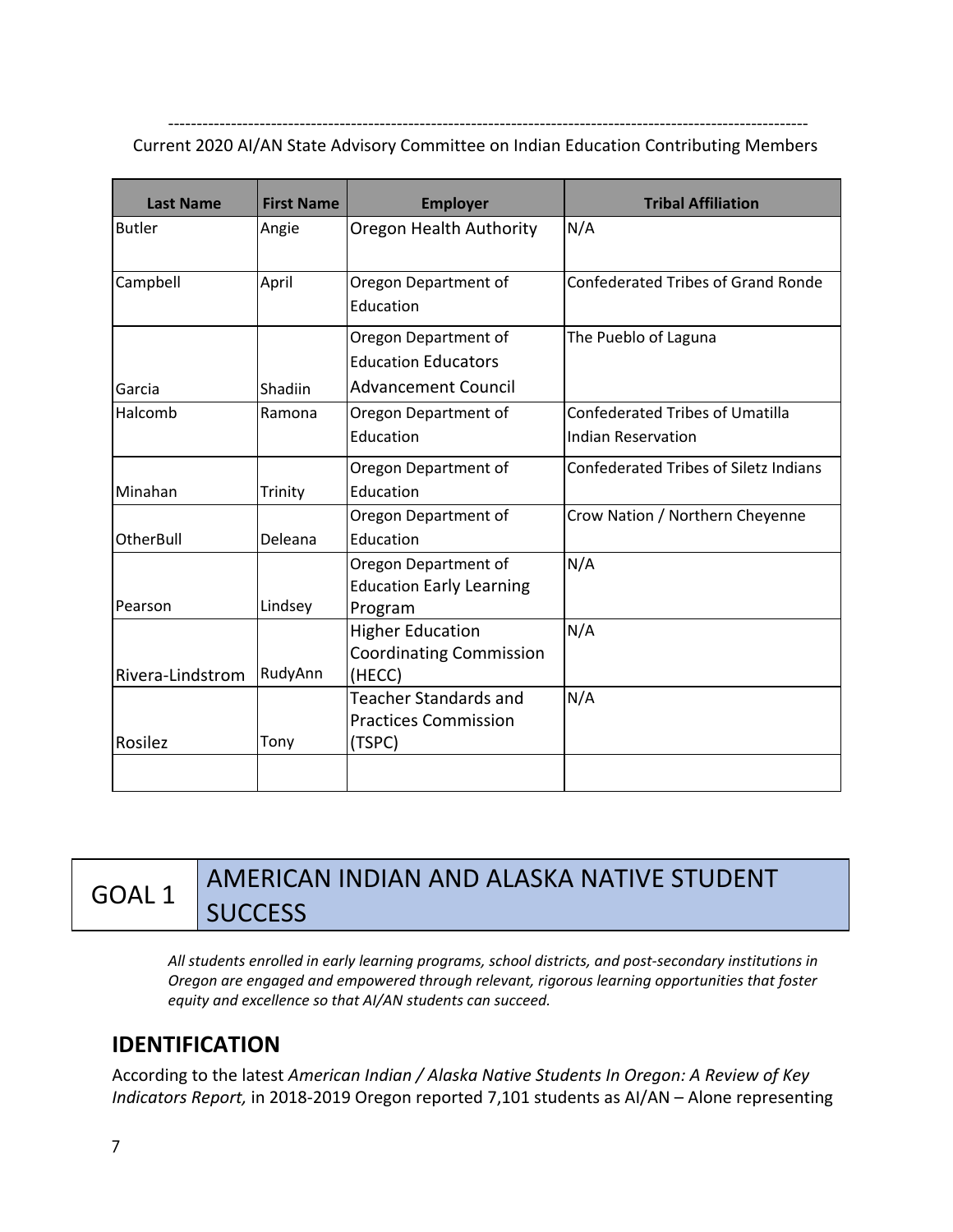a 1.2 percent of students enrolled in Oregon public schools. However, being inclusive of AI/ AN students who additionally identified as Latino/a/x or Multi-Racial, the numbers of AI/ AN combination students increased enrollment to 53,159, representing 9.2 percent of students enrolled in Oregon. ODE reports that this is the fifth year of decline for AI/ AN identified students in Oregon that accounted for a decrease of 11 percent of enrolled students from 2014-2015.

**OBJECTIVE 1:** Adopt and support increased accuracy for the identification criteria of AI/ AN students enrolled in early learning, K12, and post-secondary institutions.

**OVERARCHING STRATEGY:** Support systems and advocate for processes that lend to the accurate identification of AI/ AN students in school districts and institutions of higher education.

| <b>Action</b>                                                                                                                                                                                                                                                                                                           | <b>Benchmarks</b>                                                                                                                                                                                                                                                                            |
|-------------------------------------------------------------------------------------------------------------------------------------------------------------------------------------------------------------------------------------------------------------------------------------------------------------------------|----------------------------------------------------------------------------------------------------------------------------------------------------------------------------------------------------------------------------------------------------------------------------------------------|
| Identify existing practices that cause AI/AN students<br>to be erased. Highlight promising practices of positive<br>identification of AI/AN students identified through<br>internal review that support increased and accurate<br>numbers of AI/ AN students in early learning, K12 and<br>post-secondary institutions. | Increased research on how<br>AI/ AN students are being<br>identified, including the<br>focused school districts that<br>are reporting the highest<br>number of AI/AN students,<br>strategies for identifying, and<br>descriptions of varying<br>numbers of all AI/AN<br>students identified. |
| Provide recommendations and guidance to school<br>districts and ODE on best practices for identification<br>of AI/ AN students in early learning, K12, and post-<br>secondary institutions.                                                                                                                             | Compilation of best practices<br>$\bullet$<br>for accurate identification.<br>Provide summary of<br>recommendations                                                                                                                                                                          |
| Provide policy recommendations to ODE that will give<br>guidance to school districts to adopt new<br>identification criteria to accurately account for AI/AN<br>students.                                                                                                                                               | Finalized, new policy for<br>$\bullet$<br>district level practices that<br>accurately identify AI/ AN<br>students.                                                                                                                                                                           |
| Develop guidance, communication tools and supports<br>for AI/ AN students, families, tribes and communities<br>on identification of AI/AN students in the K-12<br>system.                                                                                                                                               | Guidance document and<br>$\bullet$<br>supports for districts to<br>utilize during registration<br>processes.                                                                                                                                                                                 |

### **EARLY LEARNING**

Oregon's Early Learning Programs provide opportunities to foster the development of preschool aged children and promote their school readiness. It is the goal of the Office of Indian Education to increase AI/ AN families' access to high quality, community-based early learning programs to support the learning and development needs of young children.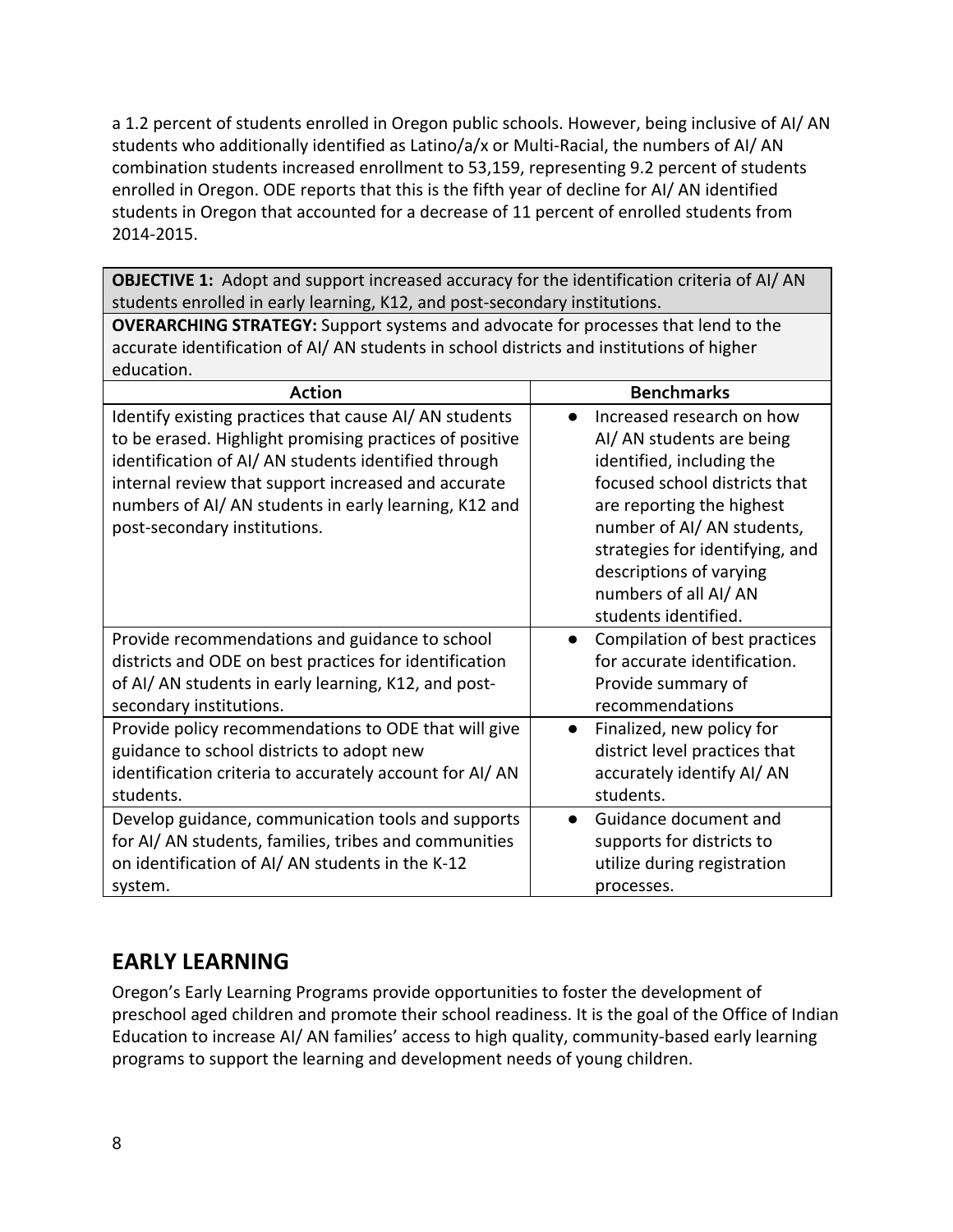**OBJECTIVE 2:** Increase access to high quality, community-based early learning programs that create and utilize culturally supportive environments that prepare AI/ AN students for kindergarten.

**OVERARCHING STRATEGY:** Support systems and advocate for processes that establish the successful recruitment of AI/ AN enrollment into early learning programs that are culturally responsive, inclusive, developmentally appropriate and seek to increase successful transitions from early learning to kindergarten.

| <b>Action</b>                                                                                                                                                                                                                                                | <b>Benchmarks</b>                                                                                                                                                                                                                                                |
|--------------------------------------------------------------------------------------------------------------------------------------------------------------------------------------------------------------------------------------------------------------|------------------------------------------------------------------------------------------------------------------------------------------------------------------------------------------------------------------------------------------------------------------|
| Identify existing promising practices of enrollment of                                                                                                                                                                                                       | Guidance document on                                                                                                                                                                                                                                             |
| AI/ AN students in early learning and support                                                                                                                                                                                                                | promising practices of                                                                                                                                                                                                                                           |
| initiatives for AI/AN students under the Raise Up                                                                                                                                                                                                            | enrollment of AI/AN                                                                                                                                                                                                                                              |
| Oregon: A Statewide Early Learning System Plan.                                                                                                                                                                                                              | students in early learning                                                                                                                                                                                                                                       |
| Identify what is currently being done and how it is                                                                                                                                                                                                          | programs. Provide                                                                                                                                                                                                                                                |
| measured under current ODE state plan.                                                                                                                                                                                                                       | recommendations.                                                                                                                                                                                                                                                 |
| Increase AI/ AN Early Learning educators and<br>personnel in early learning programs. Identify and<br>provide guidance and recommendations for<br>diversifying the early learning teacher prep programs<br>and improving cultural responsiveness in schools. | Increased numbers of AI/AN<br>$\bullet$<br>personnel in Oregon Early<br>Learning Programs.<br><b>Recommendations for Early</b><br>Learning Programs that<br>include strategies and<br>supports for culturally<br>responsive environments for<br>AI/ AN students. |
| Set aside funds to propel AI/AN family engagement                                                                                                                                                                                                            | Funds Identified and                                                                                                                                                                                                                                             |
| and build strong, effective partnerships with AI/AN                                                                                                                                                                                                          | allocated to programs.                                                                                                                                                                                                                                           |
| families. Create and deliver workshop offerings and                                                                                                                                                                                                          | Workshop materials. Lists of                                                                                                                                                                                                                                     |
| resources to support AI/AN parents and guardians                                                                                                                                                                                                             | prioritized sites and                                                                                                                                                                                                                                            |
| on a variety of topics that clarify the benefits of early                                                                                                                                                                                                    | evaluations of workshops                                                                                                                                                                                                                                         |
| learning.                                                                                                                                                                                                                                                    | delivered.                                                                                                                                                                                                                                                       |

## **AI/AN DISCIPLINE INCIDENTS**

AI/ AN students' physical, social, mental, emotional, and cognitive development in K-12 are vital as they navigate through their educational journeys. It is documented and researched that students are more successful when they have social-emotional wellness support and balance through supporting positive behavioral health, healthy lifestyles, safety and a connection to culture. Implementation of this support will allow AI/ AN students to thrive.

For the 2018-2019 school year, nine (9%) percent of AI/ AN – Combination students received one or more discipline incidents during the school year while 6.3 percent of Non – AI/ AN students received (one or more discipline incidents). The highest rate of discipline incidents is among AI/ AN – only students with 12.8 percent of students having one or more discipline incidents in 2018-2019. This demonstrates that AI/ AN students experience disciplinary incidents disproportionately more than their non-Native peers. Many of the justifications for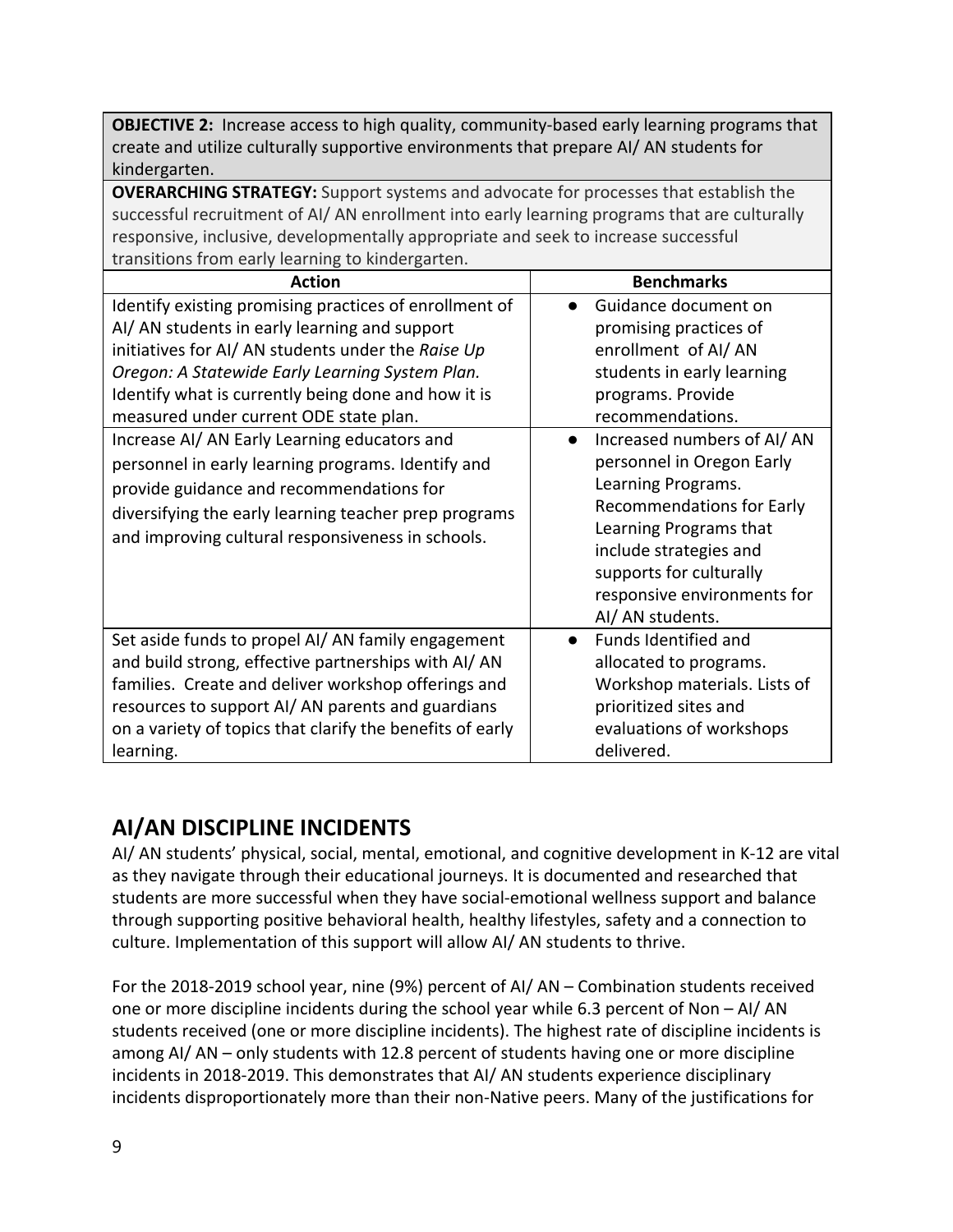disciplinary incidents are subjective and open to interpretation. For example, minor misbehavior of a student may be met with the student being removed from the classroom for the day at the full discretion of the teacher.

| <b>OBJECTIVE 3:</b> Decrease the occurrences and over-representation of AI/AN students                                                                                                                                                                                                                                                                                                                                                 |                                                                                                                                                                                                                                                                                                                                                                                   |  |  |
|----------------------------------------------------------------------------------------------------------------------------------------------------------------------------------------------------------------------------------------------------------------------------------------------------------------------------------------------------------------------------------------------------------------------------------------|-----------------------------------------------------------------------------------------------------------------------------------------------------------------------------------------------------------------------------------------------------------------------------------------------------------------------------------------------------------------------------------|--|--|
| experiencing academic suspensions, expulsions or pushouts.                                                                                                                                                                                                                                                                                                                                                                             |                                                                                                                                                                                                                                                                                                                                                                                   |  |  |
| <b>OVERARCHING STRATEGY:</b> Enhance social-emotional wellness and balance for AI/AN<br>students by supporting positive behavioral health, healthy lifestyles, safety and a connection                                                                                                                                                                                                                                                 |                                                                                                                                                                                                                                                                                                                                                                                   |  |  |
| to culture so that AI/AN students can thrive.                                                                                                                                                                                                                                                                                                                                                                                          | <b>Benchmarks</b>                                                                                                                                                                                                                                                                                                                                                                 |  |  |
| <b>Action</b><br>OIE will review disciplinary policies, practices and AI/<br>AN data within targeted districts. A framework will be<br>developed so that OIE can make recommendations.<br>The review will identify exclusionary disciplinary<br>practices involving students of color (especially AI/<br>AN) and differently abled students in order to<br>highlight recommendations for improving district<br>policies and practices. | Framework developed.<br>$\bullet$<br>Review of disciplinary<br>practices and policies adopted<br>by school districts.<br>Focus on districts with AI/AN<br>students.<br>Recommendations for<br>improving disciplinary policies<br>and practices<br>Provide guidance to districts<br>on trauma-informed practices<br>that are culturally responsive<br>to the needs and experiences |  |  |
| Set aside funds to support AI/AN family engagement<br>and community involvement opportunities. Identify<br>best practices for improving family, community and<br>tribal engagement.                                                                                                                                                                                                                                                    | of AI/ AN students and their<br>families.<br>Summary of community<br>$\bullet$<br>engagement gatherings,<br>including number of<br>participants, training agendas,<br>powerpoint (visual)<br>presentations, materials, and<br>evaluations                                                                                                                                         |  |  |
| Set aside funds to create and expand opportunities<br>for Family Mentoring Programs that will help guide<br>families in improving ways they can recognize their<br>strengths and expand their resilience.                                                                                                                                                                                                                              | Summary of family mentoring<br>$\bullet$<br>programs, including focused<br>districts, mentoring materials,<br>and schedules of gatherings<br>and evaluations.                                                                                                                                                                                                                     |  |  |

#### **ATTENDANCE**

After the release of the Condition of Education for Oregon's Tribal Students in January 2013, a study from the Chalkboard Project and the Government-to-Government Education Cluster,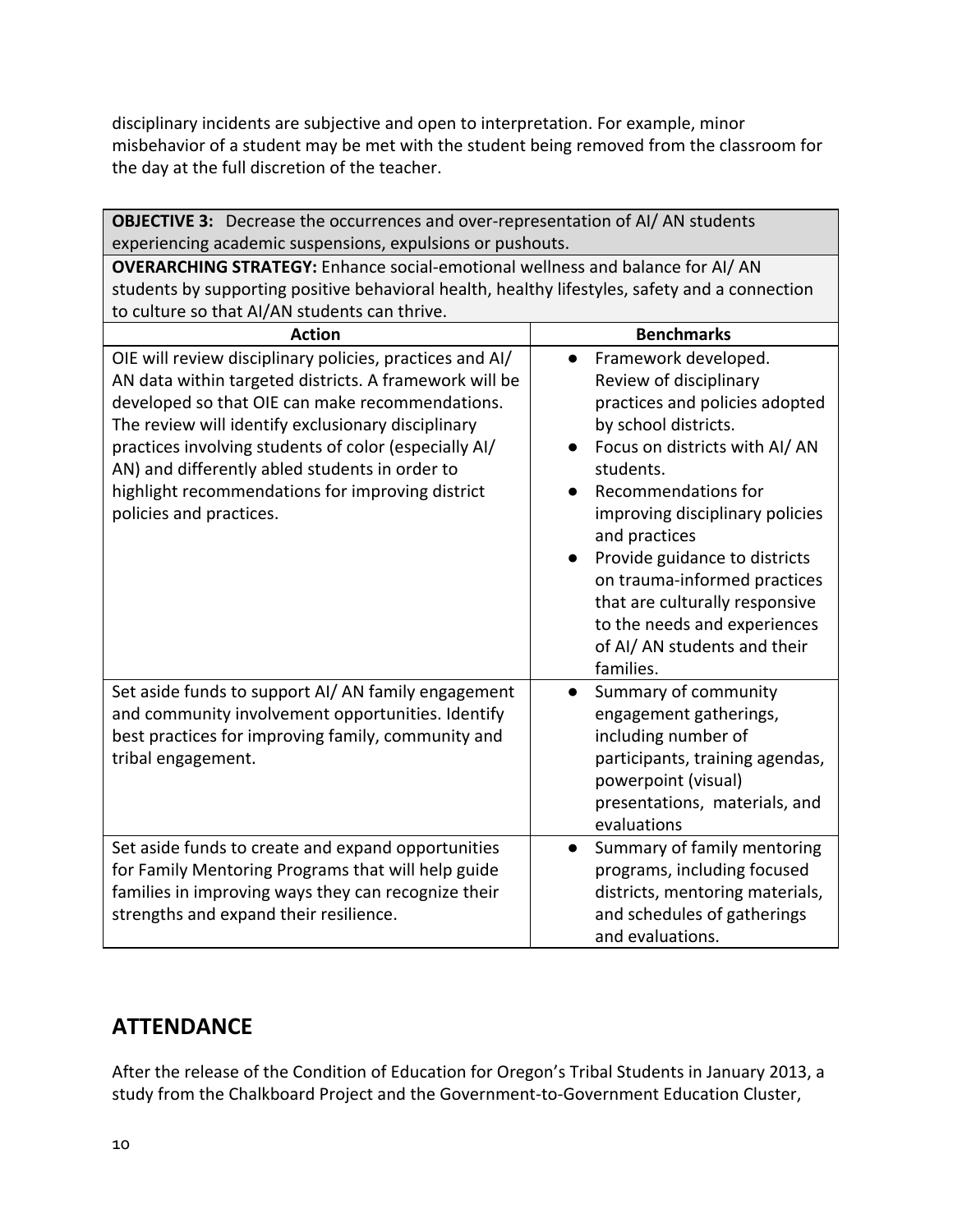created a Policy Option Package (POP) to solicit state funding to reduce chronic absenteeism of American Indian/ Alaska Native students. Improving attendance was a goal in the last AI/ AN State Education Plan. The Oregon legislature set aside resources to operate the Tribal Attendance Pilot Program (TAPP) projects to reduce chronic absenteeism of native students in nine preselected Oregon school districts. Following a successful pilot, TAPP was reauthorized for the 2017-2019 and 2019-2021 biennial periods. In 2019, TAPP's name was updated to Tribal Attendance Promising Practices to better reflect its metamorphosis.

Over the last five years the percent of AI/ AN – Combinations students on-track to graduate by the end of their ninth-grade year has increased from 68.6 percent in 2014-15 to 76 percent in 2018-19. The greatest increase however is observed among AI/ AN – Alone students on-track to graduate which went from 59.6 percent in 2014-15 to 71.7 percent in 2018-19 representing a 12-point increase. This is correlated with reduced chronic absenteeism, as prior to TAPP funding the percent of AI/ AN – Alone students had a 33% chronic absenteeism rate compared to a rate of 19% by their peers.<sup>4</sup>

| <b>ODJECTIVE 4.</b> THUI CASC ALLCHUATIC AND BRAUGHON PACS OF AIT AIN SLUUCHUS IN OFCROH.                                                                                                                                         |                                                                                                                                                                                                                                                                                              |  |  |
|-----------------------------------------------------------------------------------------------------------------------------------------------------------------------------------------------------------------------------------|----------------------------------------------------------------------------------------------------------------------------------------------------------------------------------------------------------------------------------------------------------------------------------------------|--|--|
| <b>OVERARCHING STRATEGY:</b> Cultivate a culture where AI/AN students and families are                                                                                                                                            |                                                                                                                                                                                                                                                                                              |  |  |
| welcomed at schools. Schools embrace culturally appropriate practices.                                                                                                                                                            |                                                                                                                                                                                                                                                                                              |  |  |
| <b>Action</b>                                                                                                                                                                                                                     | <b>Benchmarks</b>                                                                                                                                                                                                                                                                            |  |  |
| Implement comprehensive projects that center Tribal<br>Attendance Promising Practices strategies for AI/AN<br>students. TAPP's efforts are school-wide so all<br>students have the potential to benefit from these<br>strategies. | Research the possible<br>expansion of TAPP's 9<br>preselected districts to serve<br>urban districts with the<br>highest number of AI/AN<br>students; and confirm these                                                                                                                       |  |  |
|                                                                                                                                                                                                                                   | districts have the capacity to<br>support TAPP.                                                                                                                                                                                                                                              |  |  |
| Support districts' collaboration with tribes and<br>cultural organizations to identify and advocate for<br>culturally responsive approaches to increase both<br>attendance and graduation rates.                                  | A framework will be<br>$\bullet$<br>developed to review AI/AN<br>student absences related to<br>cultural activities and<br>culturally related absences<br>across districts.<br>Recommendations will be<br>brought before the SBE for<br>consideration and guidance<br>provided to districts. |  |  |
| Share and disseminate culturally relevant best<br>practices and strategies for closing the opportunity                                                                                                                            | Facilitate opportunities to<br>$\bullet$<br>strengthen collaboration<br>between districts and tribes to                                                                                                                                                                                      |  |  |

**OBJECTIVE 4:** Increase attendance and graduation rates of AI/ AN students in Oregon.

<sup>4</sup> *American Indian / Alaska Native Students In Oregon: A Review of Key Indicators,* Oregon Department of Education September 2017. [http://www.oregon.gov/ode/reports-and-data/researchbriefs/Documents/Internal/American\\_Indian\\_Alaska\\_Native\\_Students\\_In\\_Oregon.pdf](http://www.oregon.gov/ode/reports-and-data/researchbriefs/Documents/Internal/American_Indian_Alaska_Native_Students_In_Oregon.pdf)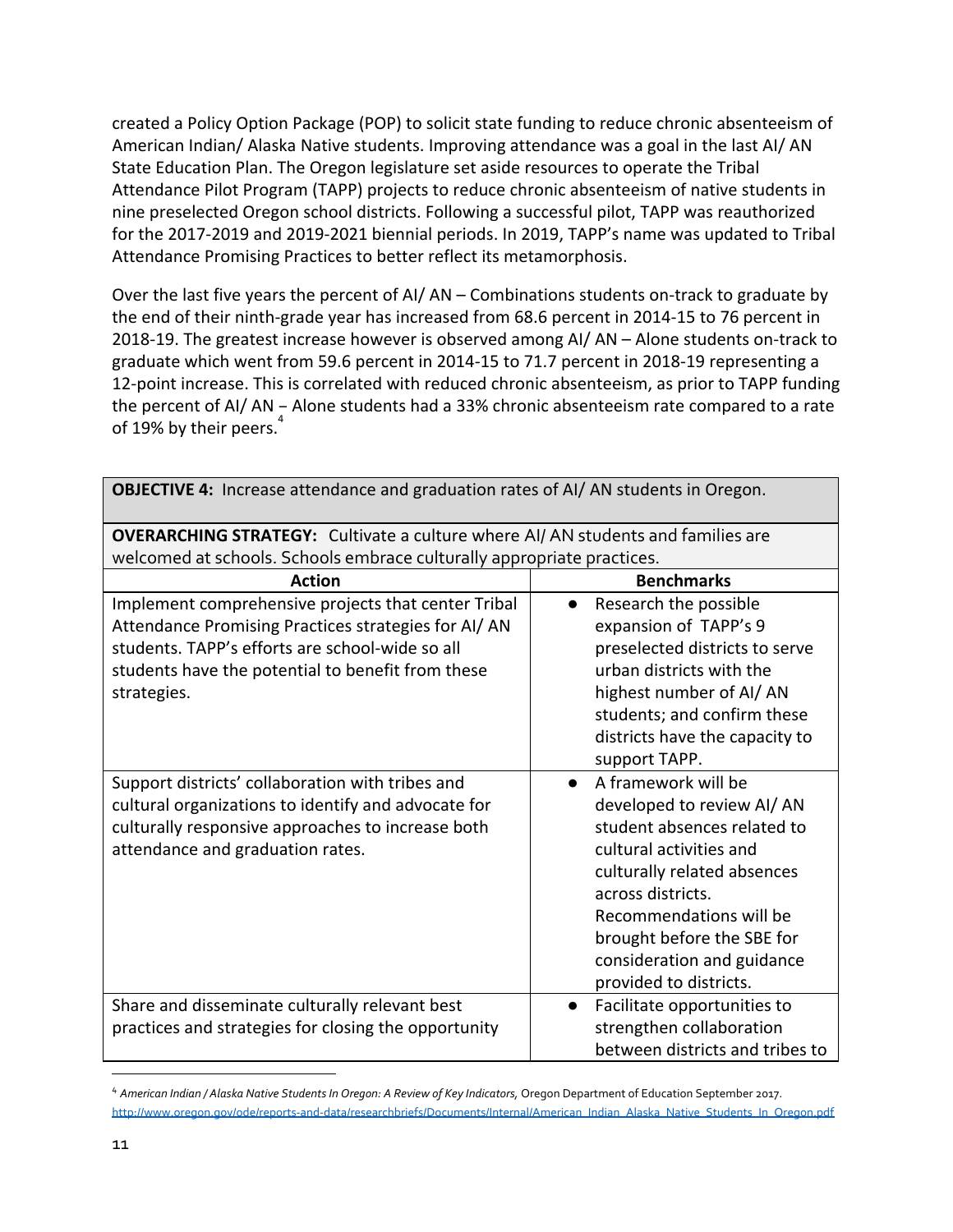| gap for AI/ AN students reflected in increasing       | implement culturally relevant  |
|-------------------------------------------------------|--------------------------------|
| attendance and graduation rates.                      | promising practices.           |
| Identify and review district attendance policies with | Support and build the capacity |
| higher numbers of AI/AN enrollment and the policies   | of family advocates which      |
| impact on AI/ AN students who experience chronic      | have deep local connections    |
| absenteeism.                                          | to create school-wide          |
|                                                       | initiatives to reduce chronic  |
|                                                       | absenteeism and inform         |
|                                                       | school communication and       |
|                                                       | other policies.                |

#### **TRANSITIONS**

AI/ AN students who feel connected and socially represented within their schools and classrooms are more likely to engage and to learn. Students' transitions between schools whether transitioning from pre-k to kindergarten or advancing to middle or high school or transferring between schools — can disrupt their sense of connectedness to their peers, teachers and school. Intentional planning to support students' transitions can make the critical difference for student success.

Being proactive in supportive planning to identify and implement successful transitions for AI/AN students to kindergarten, middle school, high school, and post-graduation, provides a foundation for lifetime success.

**OBJECTIVE 5:** Increase the occurrences of successful student transitions at all levels.

**OVERARCHING STRATEGY:** Enhance social-emotional wellness and balance for AI/ AN students through positive behavioral health, healthy lifestyles, safety and a connection to culture so that AI/ AN students can thrive through transitions at critical points in their education.

| Action<br><b>Benchmarks</b> |
|-----------------------------|
|-----------------------------|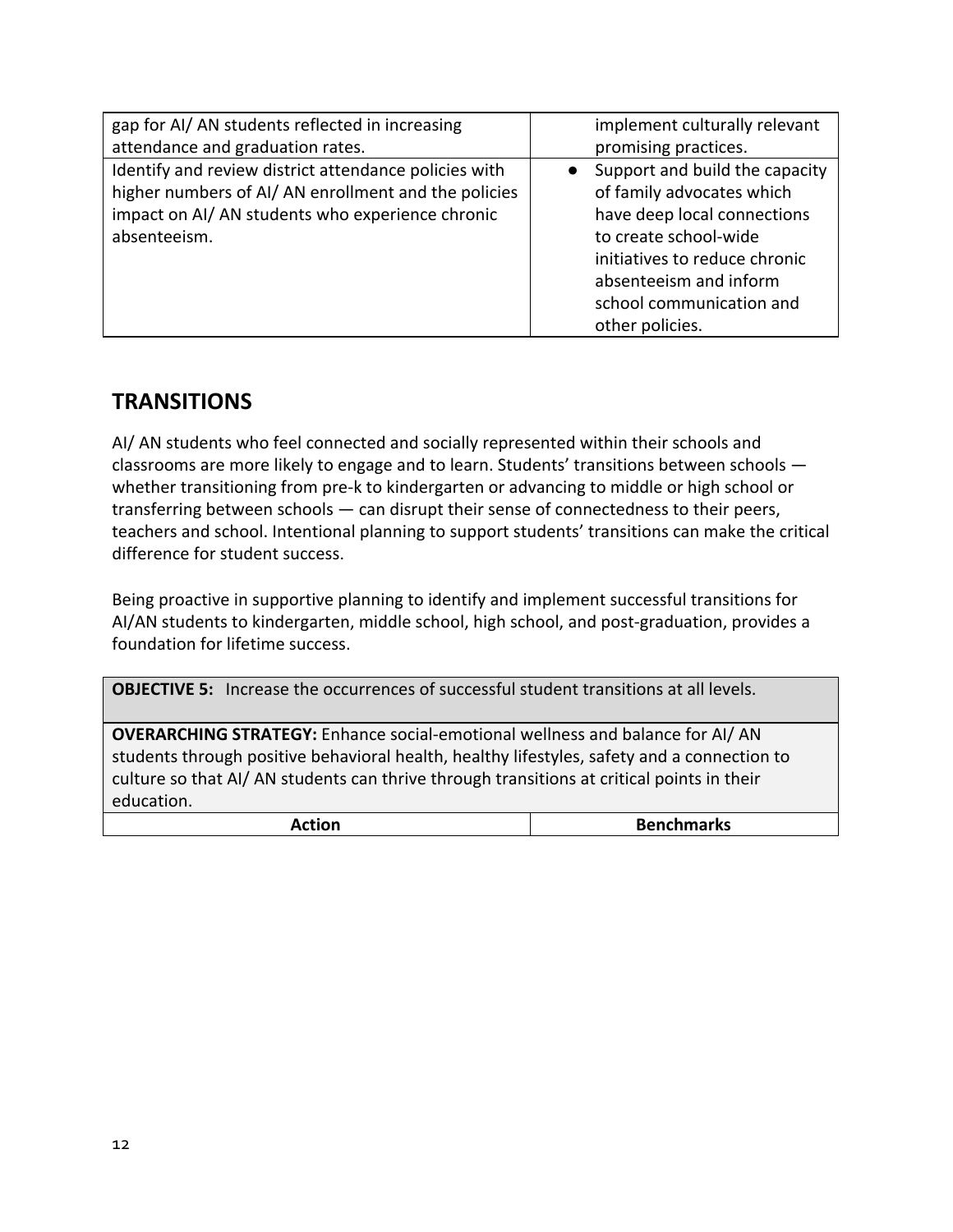| OIE will develop a framework to review transition<br>policies and practices on focused districts. OIE will<br>review AI/AN data and make recommendations for<br>improving transitions for AI/AN students.<br>Engage family, community and school staff in<br>improving AI/ AN student success with transitions.<br>Provide support so that AI/AN students complete<br>transitions efficiently and effectively, including those<br>transitioning between schools. Set aside funds to<br>target AI/ AN transition programs that increase the<br>number of successful transitions for AI/ AN students<br>that are informed by high-quality data. | <b>Transitions framework</b><br>$\bullet$<br>completed.<br>Recommendations<br>established.<br>Targeted school districts<br>$\bullet$<br>identified.<br>Supports for AI/AN students<br>$\bullet$<br>provided during specific<br>transitions. Evaluations<br>completed for identified<br>programs.<br>Grant programs established<br>and sites funded,<br>implemented and evaluated. |
|-----------------------------------------------------------------------------------------------------------------------------------------------------------------------------------------------------------------------------------------------------------------------------------------------------------------------------------------------------------------------------------------------------------------------------------------------------------------------------------------------------------------------------------------------------------------------------------------------------------------------------------------------|-----------------------------------------------------------------------------------------------------------------------------------------------------------------------------------------------------------------------------------------------------------------------------------------------------------------------------------------------------------------------------------|
| Support early identification of AI/AN student<br>strengths and challenges at critical transition points<br>so students may transition ready to learn and with a<br>cognitive foundation that prepares them for the<br>future through school practices, educational support<br>and research-based experiences that advance total<br>well-being.<br>Set aside funds to support AI/ AN transition programs<br>that increase the number of successful transitions for<br>AI/ AN students that are informed by high-quality<br>data and advances them towards readiness for<br>success in career, college and community.                           | Early identification of AI/AN<br>$\bullet$<br>student strengths and<br>challenges at critical transition<br>points are completed.<br>Grant programs established<br>and sites funded,<br>implemented and evaluated.                                                                                                                                                                |
| Create guidance on promising practices for early<br>learning programs and school districts to implement<br>high-quality, culturally responsive intervention for<br>transition planning at all levels for AI/AN students.<br>Set aside funds to support AI/ AN student early<br>intervention for transition planning and support                                                                                                                                                                                                                                                                                                               | <b>Early Learning Grant Programs</b><br>$\bullet$<br>with an emphasis on efforts<br>that are culturally responsive,<br>inclusive, developmentally<br>appropriate and seek to<br>increase successful transitions<br>are established: sites<br>identified, funded,<br>implemented and evaluated.                                                                                    |

## **POST-SECONDARY AND CTE ENROLLMENT**

Enrollment in K-12 pathway programs can increase student engagement and support long-term AI/AN student success. The Office of Indian Education (OIE) seeks plans that increase the career and college readiness of high school graduates through postsecondary and Career and Technical Education (CTE) Enrollment. CTE provides students of all ages with the academic and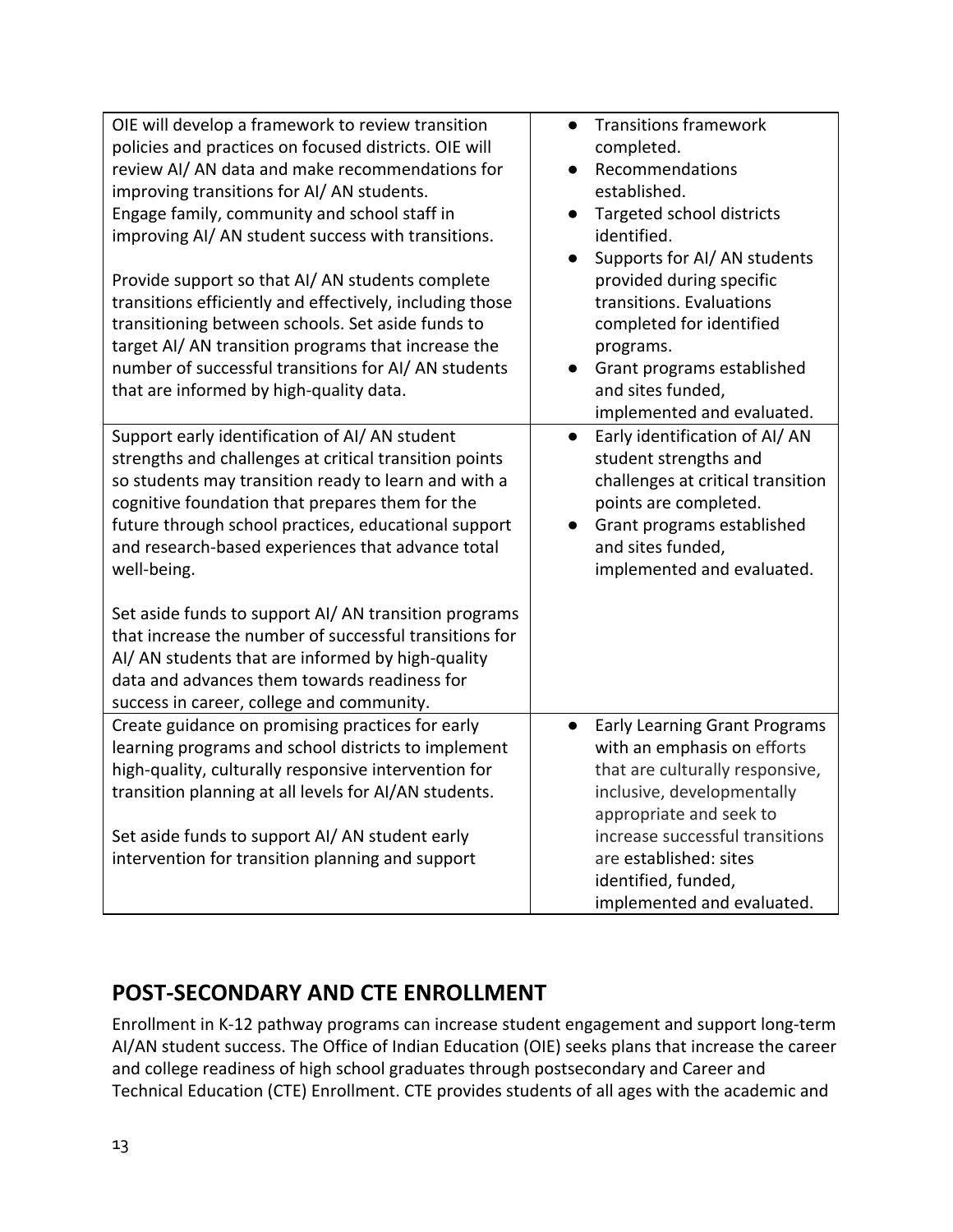technical skills, knowledge, and training necessary to succeed in future careers and to become lifelong learners.

For AI/AN – Combination students, 56.07 percent were enrolled in a post-secondary institution within 16 months of their graduation from high school in 2016-2017. This compares to 65.05 percent for Non–AI/AN students from the same graduating year.

The new goal, approved by the **Higher Education Coordinating Commission (HECC)** states that, "Oregon anticipates more than 120,000 additional jobs requiring post-secondary training or education between now and 2030. In order to meet this need, 300,000 additional adult Oregonians should earn a new degree, certificate or credential valued in the workforce during that time. Because Oregon has substantial attainment gaps among minority, low income and rural Oregonians, the state will also commit to reducing those attainment gaps by half during the decade."

**OBJECTIVE 6:** Increase enrollment and access for AI/ AN students in post-secondary education, career and technical education programs, and career readiness.

**OVERARCHING STRATEGY:** Foster strength-based approaches for AI/ AN students for college and career readiness that increase student engagement, empowerment and success in relevant, cultural learning opportunities.

| <b>Action</b>                                                                                                                                                                                                                                                             | <b>Benchmarks</b>                                                                                                                                                                                                                                                             |
|---------------------------------------------------------------------------------------------------------------------------------------------------------------------------------------------------------------------------------------------------------------------------|-------------------------------------------------------------------------------------------------------------------------------------------------------------------------------------------------------------------------------------------------------------------------------|
| Identify existing and promising practices for the<br>enrollment of AI/ AN students into post-<br>secondary institutions and CTE programs.<br>Set aside funds to support AI/ AN student college<br>and career readiness programs.                                          | Existing and promising practices<br>for the enrollment of AI/AN<br>students into post- secondary<br>institutions and CTE are<br>identified.<br>Grant programs for expanding AI/<br>$\bullet$<br>AN students in college and career<br>readiness strategies are<br>established. |
| Encourage and incentivize districts and schools to<br>provide opportunities for AI/AN students to visit<br>post-secondary institutions and learn more about<br>available career and technical education<br>programs.<br>Set aside funds to send AI/AN students to college | Incentives for districts and<br>$\bullet$<br>schools are implemented. Grant<br>programs for expanding AI/AN<br>student visits to college and<br>career and technical education<br>programs are established. Set<br>aside funds for college prep for                           |
| and career readiness programs.                                                                                                                                                                                                                                            | AI/ AN students that include<br>support for college admission,<br>scholarship applications, FAFSA<br>and testing.                                                                                                                                                             |
| Set aside funds to create and strengthen college,                                                                                                                                                                                                                         | Exemplary AI/AN student college,<br>$\bullet$                                                                                                                                                                                                                                 |
| career and technical education programs in tribal                                                                                                                                                                                                                         | career and technical readiness                                                                                                                                                                                                                                                |
| communities for AI/AN students.                                                                                                                                                                                                                                           | programs.                                                                                                                                                                                                                                                                     |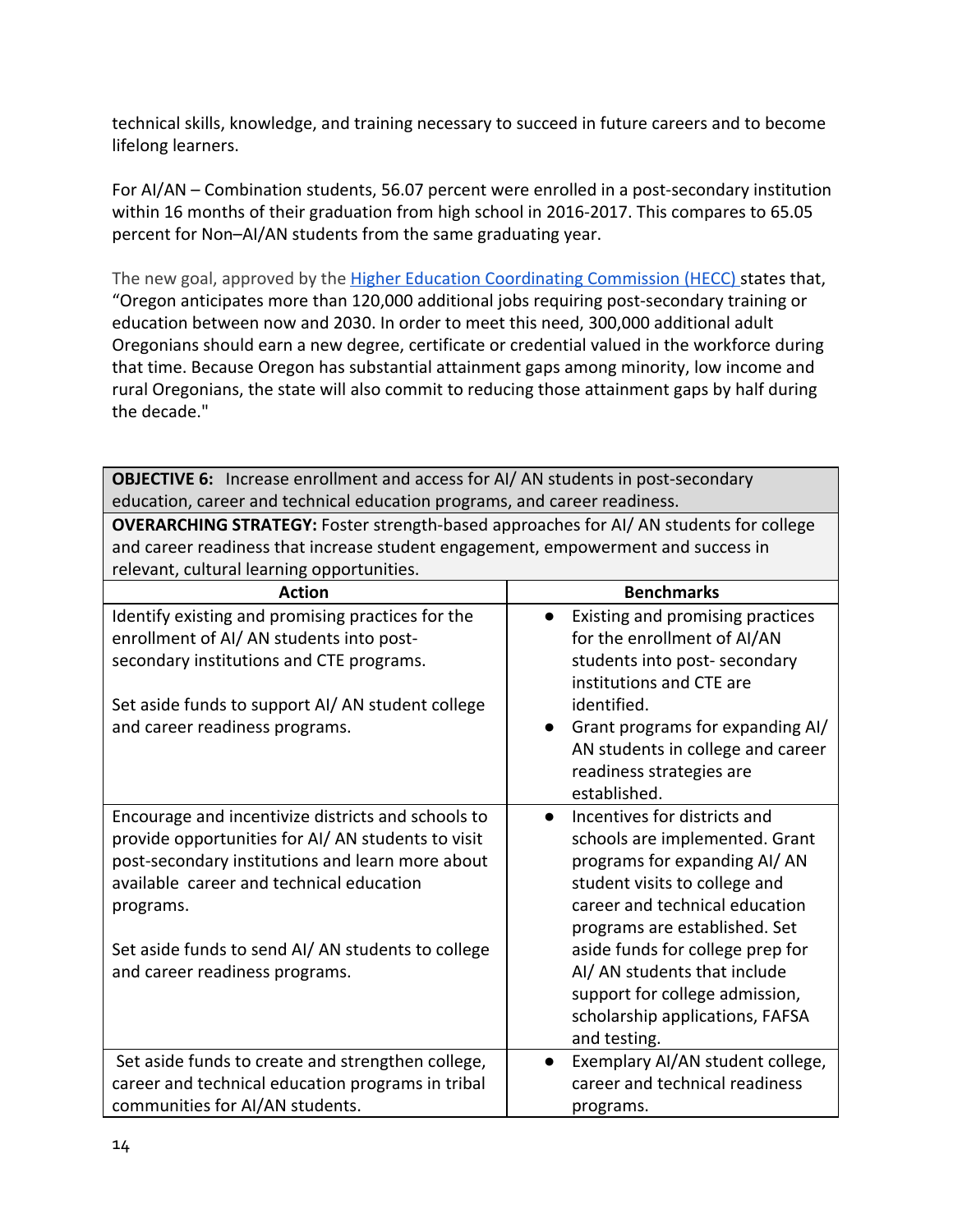| Expand outreach that centers CTE and the Perkins  | • Al/AN student career and      |
|---------------------------------------------------|---------------------------------|
| Plan (targeted outreach and relationship building | technical readiness programs    |
| among the tribes with CTE).                       | help students graduate from     |
|                                                   | high school with a minimum of 3 |
|                                                   | college credits.                |

# GOAL 2 EDUCATOR SUCCESS

*All educators and staff at early learning programs, school districts, and post-secondary institutions have a high-performing culture where employees have the training, support and professional development to contribute effectively to AI/AN student success.*

Research from the Oregon Indian Education Association and the National Indian Education Association demonstrate that competent and committed teachers have the greatest influence on AI/AN student achievement beyond the students' families. The Office of Indian Education knows the primary strategy to recruit and retain committed teachers must be done by supporting teachers preparation programs and professional licensure that include coaching and mentoring so that they are successful in the classroom with their students.

**OBJECTIVE 1:** Develop and grow staff and educators to support AI/ AN student success.

**OVERARCHING STRATEGY:** Through culturally relevant professional development and technical assistance opportunities to districts, schools have a supportive culture where employees have the training, support and professional development to contribute effectively to AI/ AN student success.

| <b>Benchmarks</b>                                                                                                                                                    |
|----------------------------------------------------------------------------------------------------------------------------------------------------------------------|
| • OIE supports TSPC strategies to<br>recognize cultural responsiveness<br>in teaching, including a<br>certification process that supports<br>AI/ AN student success. |
|                                                                                                                                                                      |
|                                                                                                                                                                      |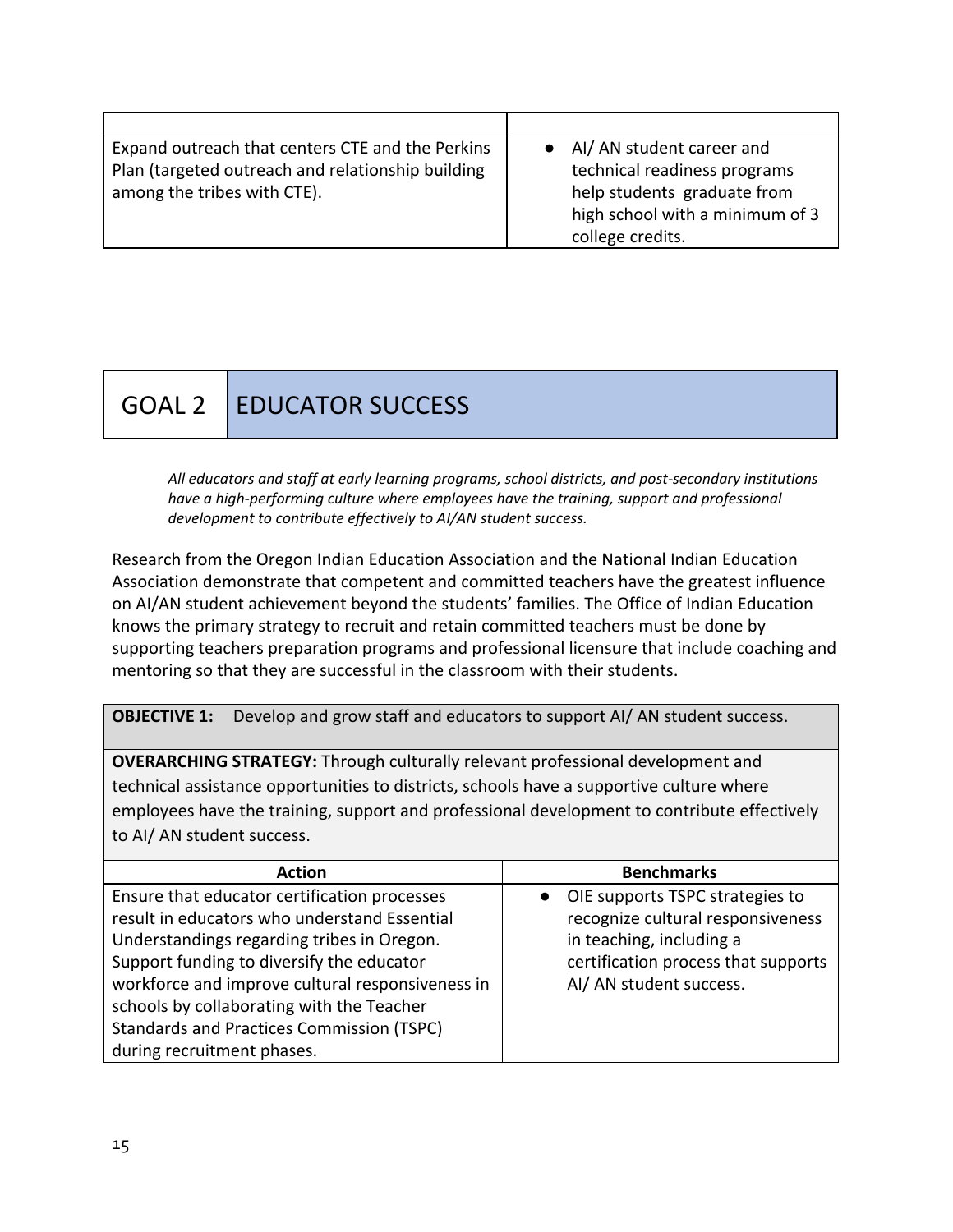| Create guidance and recommendations for the<br>coordination and delivery of AI/AN professional<br>development and technical assistance for districts                                                                                                                    | Examples of the professional<br>development delivered to school<br>districts. |  |  |
|-------------------------------------------------------------------------------------------------------------------------------------------------------------------------------------------------------------------------------------------------------------------------|-------------------------------------------------------------------------------|--|--|
| Increase the number of AI/ AN identified teachers, paraprofessionals, and<br><b>OBJECTIVE 2:</b><br>administrators employed in early learning, school districts, and post-secondary institutions at<br>a rate comparable to that of Oregon's AI/ AN student population. |                                                                               |  |  |
| <b>OVERARCHING STRATEGY:</b> Foster strength-based approaches for educators and staff at early                                                                                                                                                                          |                                                                               |  |  |
| learning programs, school districts, and post-secondary institutions to embrace a                                                                                                                                                                                       |                                                                               |  |  |
| high-performing culture of equity and excellence that center AI/ AN student success.                                                                                                                                                                                    |                                                                               |  |  |
| <b>Action</b>                                                                                                                                                                                                                                                           | <b>Benchmarks</b>                                                             |  |  |
| Identify existing and promising practices of                                                                                                                                                                                                                            | List of Promising practices.<br>$\bullet$                                     |  |  |
| positive identification of AI/AN teachers,<br>paraprofessionals, and administrators in early                                                                                                                                                                            | Summary of exemplary programs<br>funded.                                      |  |  |
| learning, K12, and post- secondary institutions.                                                                                                                                                                                                                        | Online job bank created.                                                      |  |  |
| Provide recommendations and guidance to                                                                                                                                                                                                                                 |                                                                               |  |  |
| <b>Higher Education Coordinating Commission</b>                                                                                                                                                                                                                         |                                                                               |  |  |
| (HECC) and ODE on identification gaps.                                                                                                                                                                                                                                  |                                                                               |  |  |
|                                                                                                                                                                                                                                                                         |                                                                               |  |  |
| Explore options for creating an online job bank                                                                                                                                                                                                                         |                                                                               |  |  |
| for AI/AN teachers seeking employment in                                                                                                                                                                                                                                |                                                                               |  |  |
| Oregon school districts.                                                                                                                                                                                                                                                |                                                                               |  |  |
|                                                                                                                                                                                                                                                                         |                                                                               |  |  |
| Set aside funds to develop a website that allows                                                                                                                                                                                                                        |                                                                               |  |  |
| schools to search for AI/AN students.                                                                                                                                                                                                                                   |                                                                               |  |  |
| Support the development of transparent and                                                                                                                                                                                                                              | Increased numbers of AI/AN<br>$\bullet$                                       |  |  |
| streamlined pathways from community colleges                                                                                                                                                                                                                            | persons who enroll in Educator                                                |  |  |
| to university teacher preparation programs that                                                                                                                                                                                                                         | <b>Preparation Programs</b>                                                   |  |  |
| include practices of transfer pathways and cross                                                                                                                                                                                                                        |                                                                               |  |  |
| sector actions promoted by Career College                                                                                                                                                                                                                               |                                                                               |  |  |
| Collaborative (C3) and the Educator Advancement                                                                                                                                                                                                                         |                                                                               |  |  |
| Council.                                                                                                                                                                                                                                                                |                                                                               |  |  |
| Support the Educator Advancement Council in                                                                                                                                                                                                                             |                                                                               |  |  |
| advocating for lowering the cost of teacher                                                                                                                                                                                                                             |                                                                               |  |  |
| preparation by increasing funding for the Oregon                                                                                                                                                                                                                        |                                                                               |  |  |
| Teacher Scholars Program (OTSP) to provide                                                                                                                                                                                                                              |                                                                               |  |  |
| scholarships to help AI/AN students navigate the                                                                                                                                                                                                                        |                                                                               |  |  |
| complicated journey through preparation,                                                                                                                                                                                                                                |                                                                               |  |  |
| licensure, job search and employment in Oregon's                                                                                                                                                                                                                        |                                                                               |  |  |
| educator workforce.                                                                                                                                                                                                                                                     |                                                                               |  |  |
| Increase the retention of AI/AN personnel in                                                                                                                                                                                                                            | Provide recommendations and guidance                                          |  |  |
| schools by creating a support network.                                                                                                                                                                                                                                  | to HECC on best practices within Oregon                                       |  |  |
|                                                                                                                                                                                                                                                                         |                                                                               |  |  |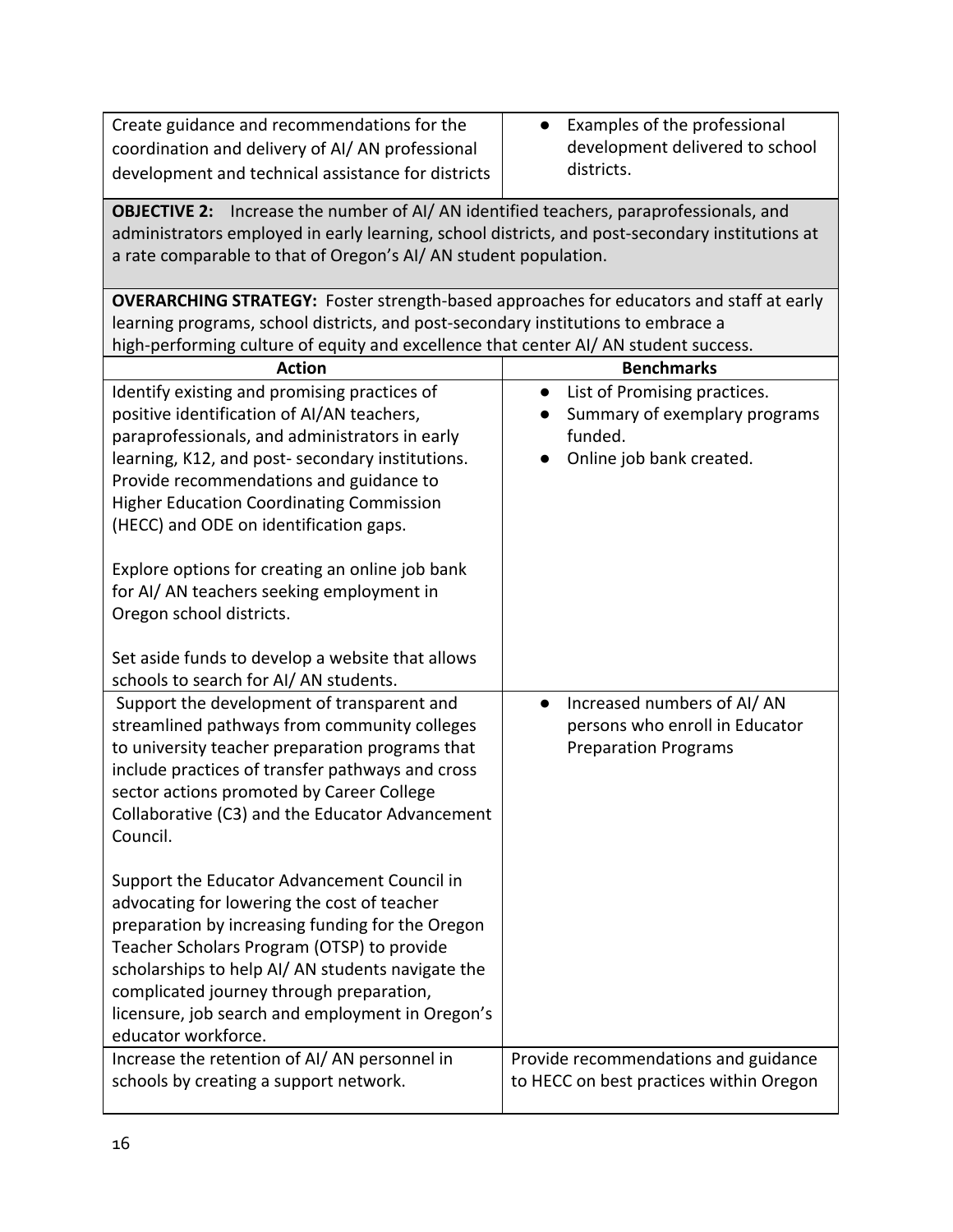| and other states for recruiting and<br>retaining AI/ AN teachers and personnel. |
|---------------------------------------------------------------------------------|
|                                                                                 |

| <b>OBJECTIVE 3:</b> Foster and support the capacity of Title VI educators.                                                                                                                                                             |                                                                                                                                                                                                                                                                                                                                                            |  |
|----------------------------------------------------------------------------------------------------------------------------------------------------------------------------------------------------------------------------------------|------------------------------------------------------------------------------------------------------------------------------------------------------------------------------------------------------------------------------------------------------------------------------------------------------------------------------------------------------------|--|
| <b>OVERARCHING STRATEGY:</b> Create intentional strategies designed to reduce professional<br>isolation, foster greater collaboration, and spread the expertise and insights of individual Title<br>VI educators throughout the state. |                                                                                                                                                                                                                                                                                                                                                            |  |
| <b>Action</b>                                                                                                                                                                                                                          | <b>Benchmarks</b>                                                                                                                                                                                                                                                                                                                                          |  |
| Support Title VI Indian educators with<br>professional learning/exchange of best<br>practices.                                                                                                                                         | • Quarterly meetings with Title VI Indian<br>Educators<br>Identify and monitor AI/ AN student<br>$\bullet$<br>learning needs<br>Title VI Peer review/constructive<br>feedback of their colleagues' program<br>Collaboratively develop and refine<br>$\bullet$<br>instructional techniques<br>Refine the support strategies used to<br>help AI/ AN students |  |
| Support a professional learning environment<br>for Title VI Indian Educators.                                                                                                                                                          | Co-create protocols-a set of<br>$\bullet$<br>parameters and guidelines developed<br>by Title VI Indian Educators-to<br>structure group conversations and<br>help keep the discussions focused and<br>productive<br>Create a repository of research-based<br>resources for working with AI/AN<br>students                                                   |  |
| Support strategies to improve AI/ AN student<br>outcomes.                                                                                                                                                                              | Assist Title VI Indian Educators in<br>developing materials to help schools<br>increase Native culturally relevant and<br>Trauma-Informed practices                                                                                                                                                                                                        |  |

# GOAL 3 CURRICULUM SUCCESS and SUPPORTING INDIGENOUS LANGUAGES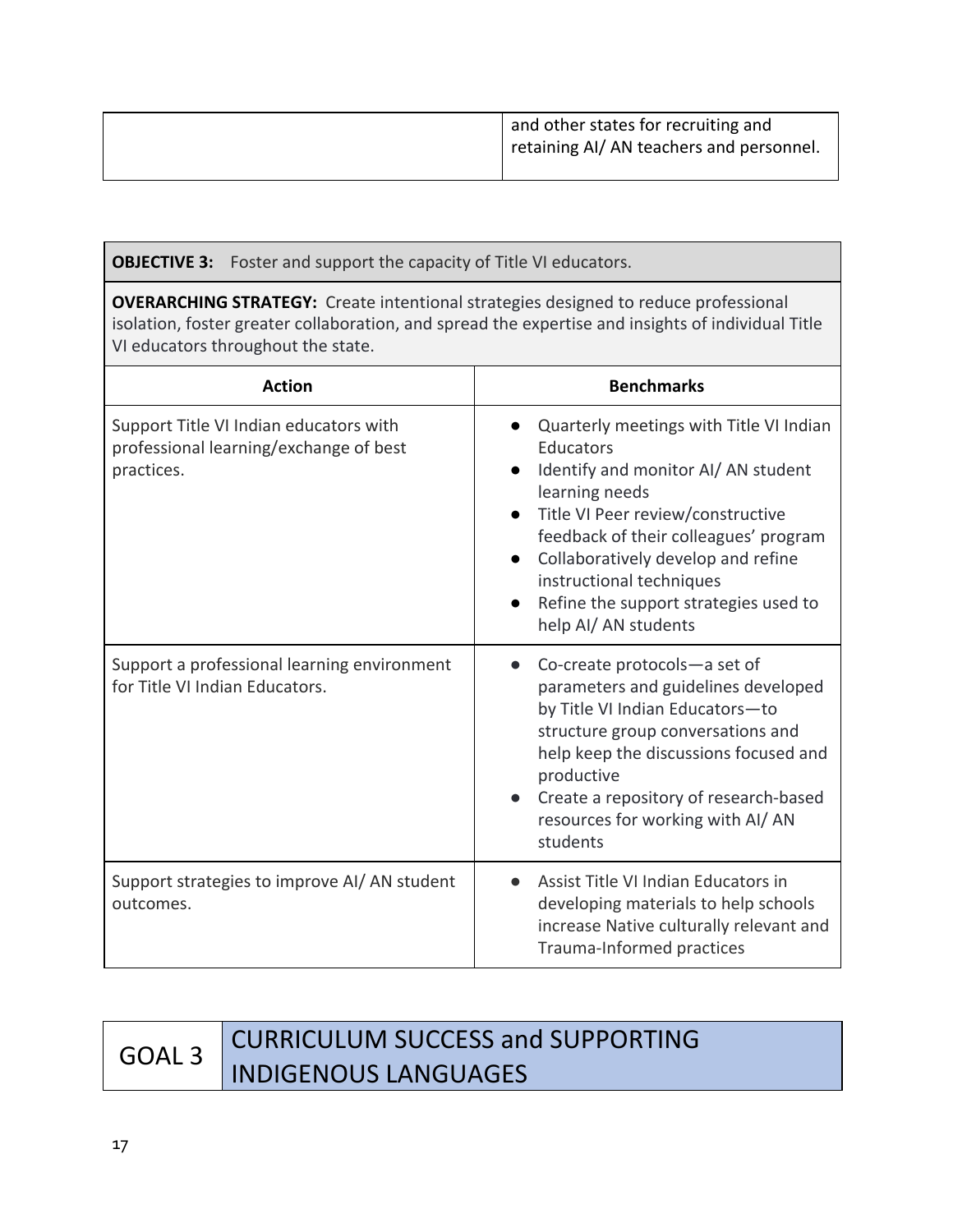*All educators and staff at school districts are supported with the training, support and professional development to effectively implement Senate Bill (SB) 13, known as Tribal History/ Shared History, in their classrooms at all grade levels.*

In 2017, the Oregon Legislature enacted Senate Bill (SB) 13, now known as Tribal History/ Shared History. This law directs the Oregon Department of Education (ODE) to create K-12 Native American Curriculum for inclusion in Oregon public schools and provide professional development to educators. The law also directs the ODE to provide funds to each of the nine federally-recognized tribes in Oregon to create individual place-based curriculum.

American Indian tribal languages have been spoken in Oregon since time immemorial and are still spoken today. As original native speakers age, there is urgency to ensure the preservation and maintenance of heritage languages spoken within each of Oregon's nine federally-recognized tribes.

**OBJECTIVE 1:** Every school district in Oregon implements (K-12) historically accurate, culturally embedded, place-based, contemporary, and developmentally appropriate AI/AN curriculum, assessment tools, and instructional materials. This curriculum will be aligned with the national and state standards and will create opportunities to expand those requirements across multiple content areas.

**OVERARCHING STRATEGY:** Educators (administrators, teachers, paraprofessionals, all support staff, school boards) will receive AI/AN culturally responsive professional learning that will provide overview of the *Essential Understandings of Native Americans in Oregon* of Senate Bill 13 to allow for implementation.

| <b>Action</b>                                                                                                                                                                                                                                                                                                                                       | <b>Benchmarks</b>                                                                                                                                                                                                                                                   |
|-----------------------------------------------------------------------------------------------------------------------------------------------------------------------------------------------------------------------------------------------------------------------------------------------------------------------------------------------------|---------------------------------------------------------------------------------------------------------------------------------------------------------------------------------------------------------------------------------------------------------------------|
| Provide SB 13 Tribal History/Shared History<br>Train-the-Trainer trainings to educators                                                                                                                                                                                                                                                             | Train the Trainer trainings for<br>$\bullet$<br>SB 13 and a resource directory<br>of teachers who implement<br>lesson plans in their<br>classrooms.                                                                                                                 |
| Provide professional development and technical<br>assistance opportunities to districts and educators<br>that center AI/AN culture, language and learning<br>across multiple content areas of SB 13.<br>Create recommendations and guidance for districts<br>on oversight and intervention for teachers needing<br>professional development and TA. | List of professional<br>development and technical<br>assistance opportunities to<br>districts and educators that<br>center AI/ AN culture,<br>language and learning across<br>multiple content areas of SB<br>13.<br>Recommendations and<br>guidance for districts. |
| Finish and release the remaining curriculum lesson<br>plans in English Language Arts, Physical Education/<br>Health Education, Math, Science, and Social Sciences                                                                                                                                                                                   | By 2025, all AI/ AN lesson<br>$\bullet$<br>plans available for all grade<br>levels to implement.                                                                                                                                                                    |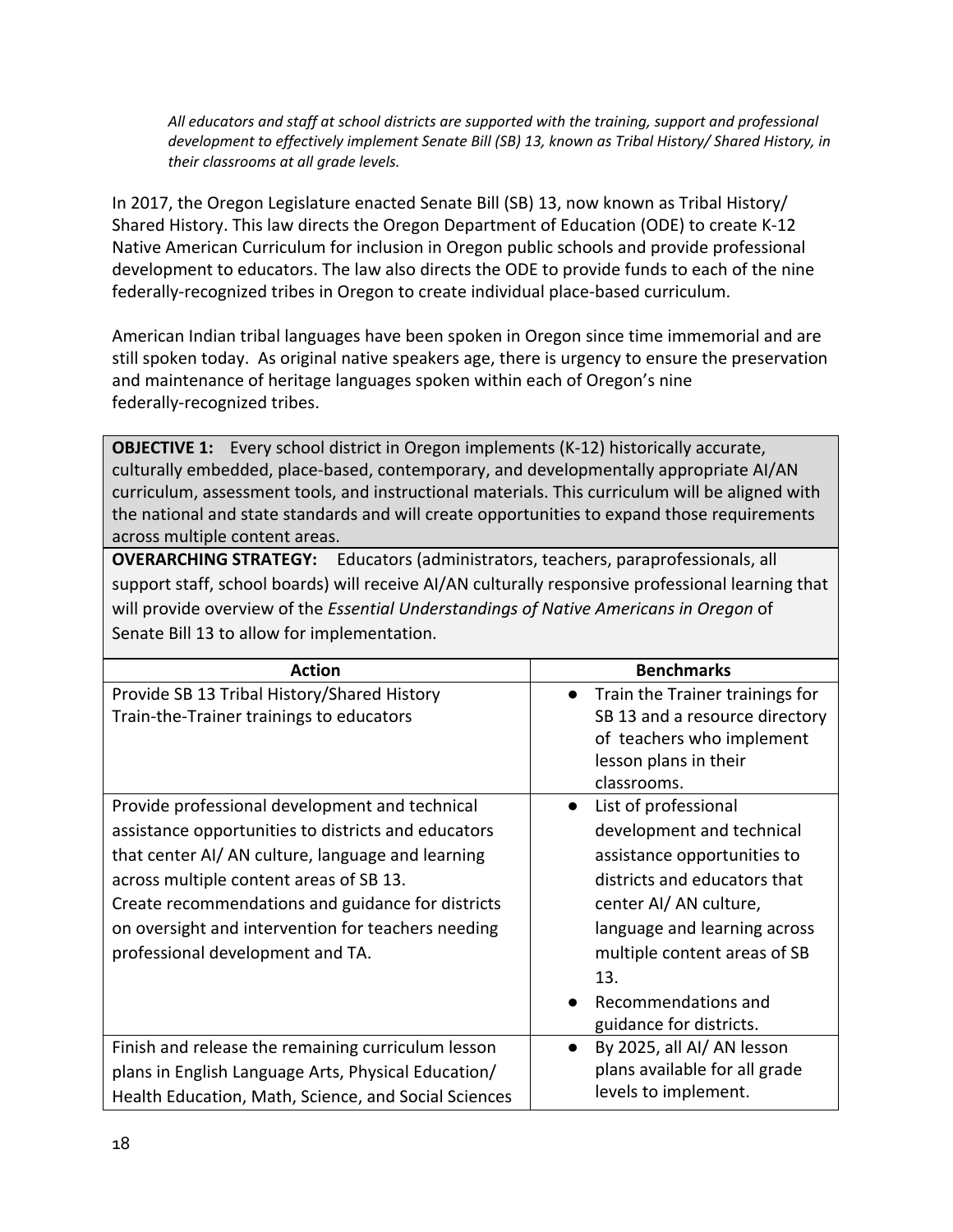| Grade 4 (4), Grade 8 (7) and Grade 10 (6). for $4^{th}$ , 8h<br>and 10 <sup>th</sup> grades                |                                                                                    |
|------------------------------------------------------------------------------------------------------------|------------------------------------------------------------------------------------|
| Curriculum adapted for accessibility (accessibility for<br>students and educators who are blind and deaf). | • By 2025, all lesson plans will<br>be available and adapted for<br>accessibility. |

**OBJECTIVE 2:** Every Early Learning Program in Oregon implements lesson plans on historically accurate, culturally embedded, place-based, contemporary, and developmentally appropriate AI/AN curriculum, assessment tools, and instructional materials by 2025. **OVERARCHING STRATEGY:** Educators (administrators, teachers, paraprofessionals, all support staff, school boards) will receive AI/ AN culturally responsive professional learning that will cover the *Essential Understandings of Native Americans in Oregon* of Senate Bill 13 to allow for implementation.

| <b>Action</b>                                                                                                                                                                                                                                                              | <b>Benchmarks</b>                                                                                                                                                           |
|----------------------------------------------------------------------------------------------------------------------------------------------------------------------------------------------------------------------------------------------------------------------------|-----------------------------------------------------------------------------------------------------------------------------------------------------------------------------|
| Create a lesson plan that can be utilized in Early<br>Learning Programs that support the SB 13 Tribal<br>History/ Shared History                                                                                                                                           | • A lesson plan created by 2025<br>that is specifically tailored to<br>early learning programs.                                                                             |
| Provide professional development and technical<br>assistance opportunities to early learning educators<br>that center AI/AN culture, language and learning<br>across multiple content areas of SB 13 in anticipation<br>of the roll-out of the early learning lesson plan. | • List of Early Learning<br>educators adequately<br>prepared to implement lesson<br>plans in their classrooms and<br>training and technical<br>assistance will be provided. |
| Provide resources and support to tribes to develop<br>their own place-based Early Learning curriculum.<br>Set aside funds to assist tribes to develop their own<br>place-based curriculum and provide capacity building<br>support for the creation of the curriculum      | Early Learning AI/ AN<br>$\bullet$<br>place-based curriculum<br>developed.                                                                                                  |

**OBJECTIVE 3:** Conduct assessment of the status of American Indian languages among the nine federally recognized tribes in Oregon for educational, cultural and heritage purposes, provide training and support for Native language speakers to become licensed to teach in Oregon and develop individual tribal plans for integration of heritage language programs into curriculum and other community education.

**OVERARCHING STRATEGY:** As each tribe's language program is at varying stages of development, the request will provide opportunities of support to tribes 1) in creating needs assessment and 2) identification of support needs/ resources to support existing Native Speakers and educational pathways.

| Action | <b>Benchmarks</b> |
|--------|-------------------|
|--------|-------------------|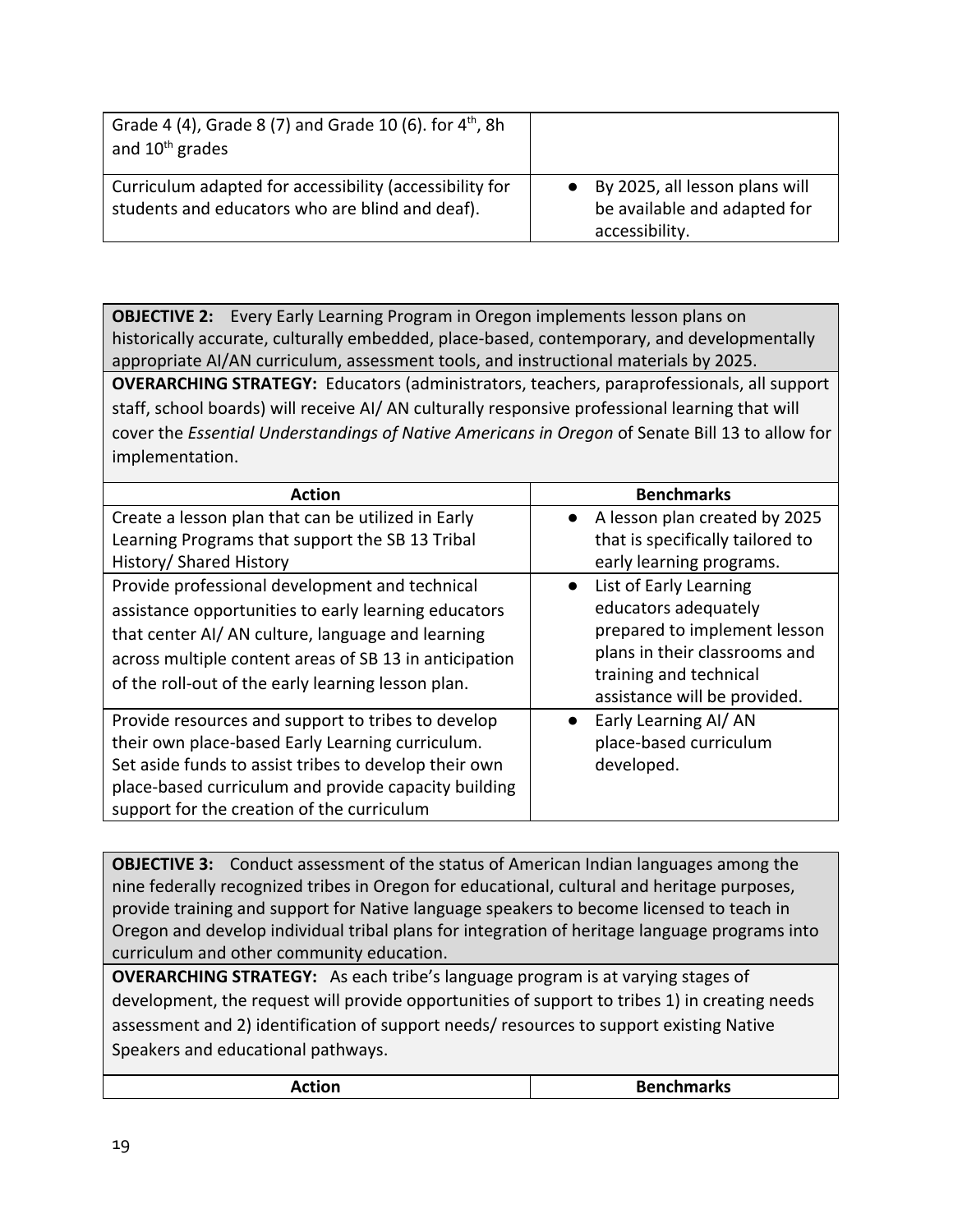| The Oregon Department of Education (ODE) would<br>partner with NILI to support the development of an<br>individual language needs assessment with each of<br>the nine federally recognized tribes in Oregon.                                                                                                                                                                                          | • Completed assessments<br>submitted from each tribe.                                                             |
|-------------------------------------------------------------------------------------------------------------------------------------------------------------------------------------------------------------------------------------------------------------------------------------------------------------------------------------------------------------------------------------------------------|-------------------------------------------------------------------------------------------------------------------|
| ODE would partner with NILI to provide training and<br>technical assistance to Native language speakers<br>seeking licensure through Oregon's Teacher Practice<br>and Commission. ODE would partner with Educator<br>Advancement Council to assist native language<br>speakers in gaining licensure and creating pathways<br>for Native language speakers to teach Native<br>languages in classrooms. | Identify levels of support<br>$\bullet$<br>needs of each tribe.<br>• Creation of Indigenous<br>Language pathways. |

GOAL 4 SUCCESSFUL ECOSYSTEMS OF SUPPORT

Successful ecosystems of support must rise to meeting the challenges that our AI/AN students, their families and communities face today in order to ensure the success of our students. These ecosystems call to our creativity in our approaches to teaching, learning, leading, and problem solving. The Office of Indian Education must center the social needs of AI/AN students, community partners, and financial resources to support student success. And it must provide office operational supports that are efficient and transparent to provide a high level of service and accountability.

**OBJECTIVE 1:** Continue to build internal ODE capacity by strengthening the organizational infrastructure and strategies of the Office of Indian Education to meet the needs of the student success plan.

**OVERARCHING STRATEGY:** Increase staffing to increase support to schools, students and families, Title VI programs, federally-recognized tribes in Oregon, and AI/ AN communities.

| <b>Action</b>                                                                                       | <b>Benchmarks</b>                                                                                          |
|-----------------------------------------------------------------------------------------------------|------------------------------------------------------------------------------------------------------------|
| Hire staff for the OIE office to meet key deliverables<br>in student success plan.                  | • Staff will be hired to support all<br>aspects of implementation of<br>the AI/AN Student Success<br>Plan. |
| Increase awareness and support to the Advisory<br>Committee and provide meetings for the committee. | Support facilitation of meetings<br>and continued implementation<br>of the AI/AN charter.                  |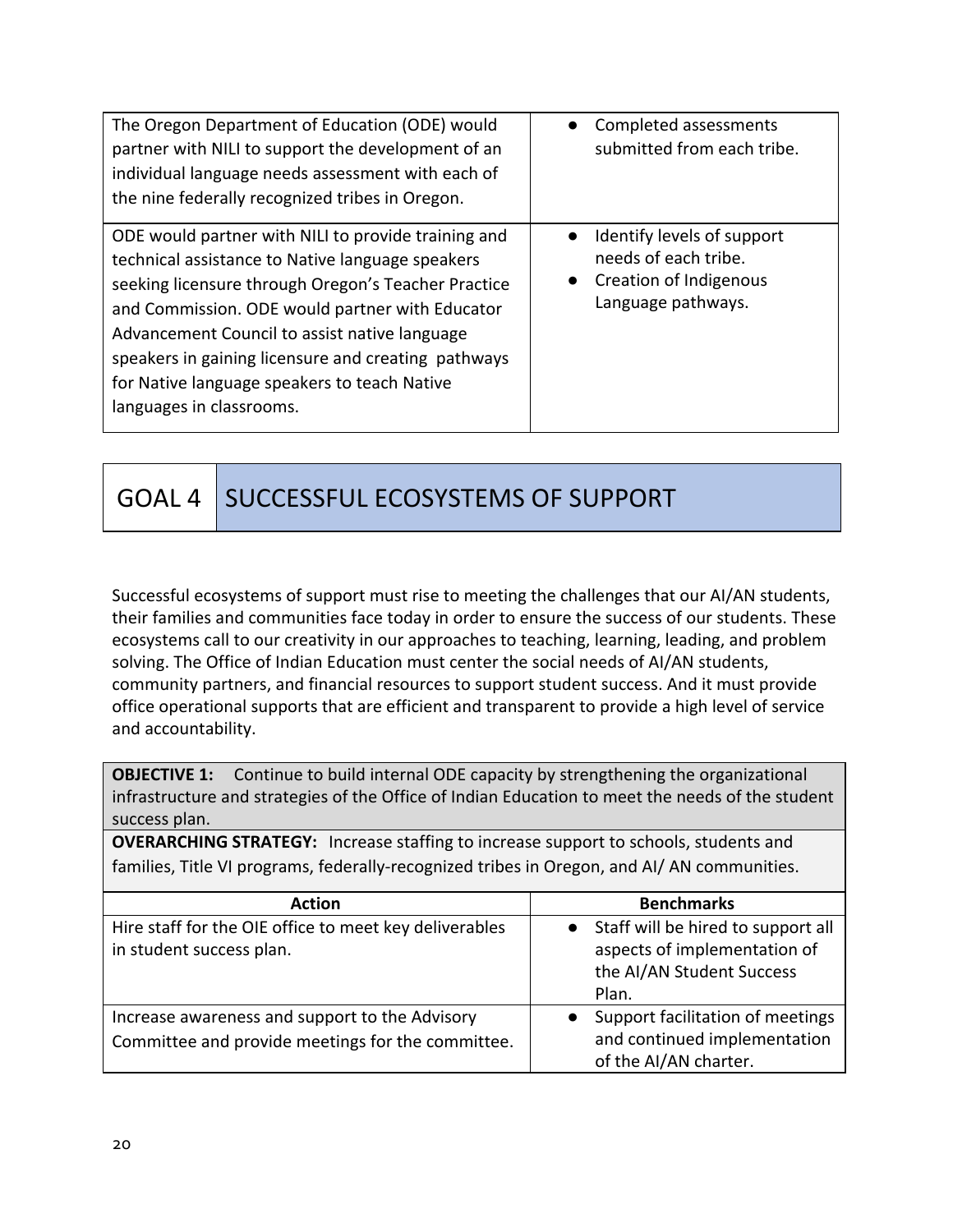| Provide accountability, transparency and reports | $\blacksquare$ | Annual Report to the State     |
|--------------------------------------------------|----------------|--------------------------------|
| from OIE to key stakeholders.                    |                | Board of Education.            |
|                                                  |                | . Annual Report to Gov to Gov. |
|                                                  |                | . Annual report to Legislative |
|                                                  |                | Commission on Indian Services. |
|                                                  |                |                                |

**OBJECTIVE 2:** ODE, ELD, YDC, EAC, HECC, and TSPC will strategically invest and collaborate with federally-recognized tribes in Oregon, Native/ Indian organizations, Title VI Programs, and AI/AN community programs to implement, support, and further the AI/ AN student success plan

**OVERARCHING STRATEGY:** Strategically invest and collaborate to further the AI/ AN student success plan through shared planning and support for AI/ AN students.

| <b>Action</b>                                                                                                                                                                                                                                                                                                                                                                                                                                                                                      | <b>Benchmarks</b>                                                                                                                                                                                  |
|----------------------------------------------------------------------------------------------------------------------------------------------------------------------------------------------------------------------------------------------------------------------------------------------------------------------------------------------------------------------------------------------------------------------------------------------------------------------------------------------------|----------------------------------------------------------------------------------------------------------------------------------------------------------------------------------------------------|
| Realign professional development resources to<br>support student success objectives by prioritizing<br>collaborations that strengthen teacher development,<br>teacher recruitment and teacher retention.<br>Set aside funding to support professional<br>development resources for teacher prep programs<br>and accountability.                                                                                                                                                                    | AI/ AN educators' support<br>networks/activities as well as<br>career advancement<br>opportunities are developed.                                                                                  |
| Increase commitment and support to diversifying the<br>educator workforce and improving cultural<br>responsiveness in schools for AI/AN educators on the<br>front end of teacher recruitment and retention.<br>Data will be reviewed at the district level and<br>documenting progress of current initiatives that are<br>being used to recruit AI/AN educators.<br>Recommendations will be provided for new<br>statewide investments in teacher recruitment and<br>retention                      | Promote YDC's funding<br>$\bullet$<br>programs that strategically<br>support and invest in the<br>overarching goal of supporting<br>the success of AI/AN students.                                 |
| Support the Educator Advancement Council in<br>advocating for lowering the cost of teacher<br>preparation by targeting increased funding for the<br>Oregon Teacher Scholars Program (OTSP) to provide<br>scholarships, as well as help AI/AN students to<br>navigate the complicated journey through<br>preparation, licensure, job search, and employment<br>in Oregon's educator workforce.<br>Set aside funding to support access and assist AI/AN<br>students to pursue teacher prep programs. | Funding is made available and<br>dispersed to support access for<br>Al/ AN students in pursuing<br>teacher prep programs.<br>List of increased numbers of<br>Native students becoming<br>teachers. |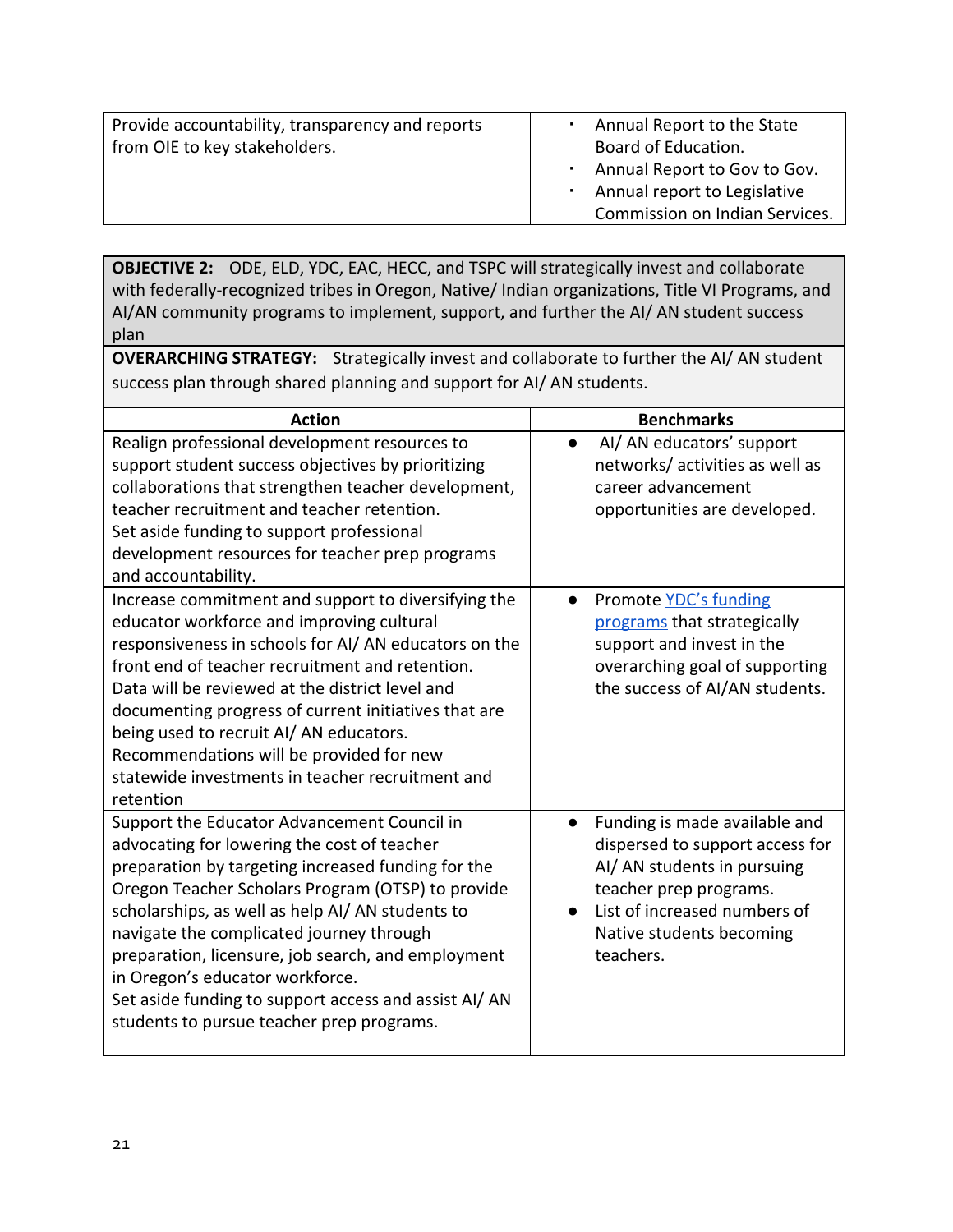**OBJECTIVE 3:** Work with community partners, tribes and school districts to address adverse childhood experiences by developing protective factors needed for positive academic and health outcomes, which will result in higher rates of graduation and fewer behavior related interventions.

**OVERARCHING STRATEGY:** Intentionally create balance needed for AI/ AN students to maintain resilience and social-emotional wellness. Support positive behavioral health outcomes, encourage healthy lifestyles, promote cultural awareness and community involvement needed for students to thrive.

| <b>Action</b>                                                                                                                                                                                                                         | <b>Benchmarks</b>                                                                                                                                                                          |
|---------------------------------------------------------------------------------------------------------------------------------------------------------------------------------------------------------------------------------------|--------------------------------------------------------------------------------------------------------------------------------------------------------------------------------------------|
| The Oregon Health Authority (OHA) has shared a resource<br>guide for the Student Success Act (Centering Mental and<br>Behavioral Health). OIE will support this resource.                                                             | The resource guide will be<br>$\bullet$<br>supported.                                                                                                                                      |
| Provide professional development and technical<br>assistance opportunities to educators that center the<br>balance needed for AI/AN students to maintain<br>resilience and social-emotional wellness within<br>schools and community. | OIE advocates for behavioral<br>$\bullet$<br>health support through a<br>continuum of care model that<br>supports prevention,<br>intervention and recovery<br>services for AI/AN students. |

**OBJECTIVE 4:** Support Government-to Government (G2G) relationships between ODE and federally-recognized tribes in Oregon through tribal consultation and communication.

**OVERARCHING STRATEGY:** Build and sustain meaningful relationships to encourage tribal education sovereignty through cyclical consultation and communications involving high level strategies.

| <b>Action</b>                                                                                                                                                                                                                                                                                        | <b>Benchmarks</b>                                                                                                                                                                                                                                                             |
|------------------------------------------------------------------------------------------------------------------------------------------------------------------------------------------------------------------------------------------------------------------------------------------------------|-------------------------------------------------------------------------------------------------------------------------------------------------------------------------------------------------------------------------------------------------------------------------------|
| Support tribal consultation between ODE, school<br>districts and federally-recognized tribes in Oregon by<br>expanding capacity for meaningful consultation.<br>OIE will develop and update annually a tribal<br>consultation guide for districts.<br>Support government-to-government relationships | Updated annual tribal<br>consultation guide.<br><b>Consultations and facilitated</b><br>communications will be done as<br>requested.<br>• OIE will attend meetings with<br>school districts as requested.<br>OIE will attend G2G quarterly<br>meetings and serve as a conduit |
| and consultation between ODE and<br>federally-recognized tribes in Oregon.                                                                                                                                                                                                                           | through which concerns are<br>channeled through the Tribal<br><b>Education Cluster to the</b><br>appropriate ODE entity.                                                                                                                                                      |
| Support meaningful community conversations<br>between federally-recognized tribes in Oregon and<br>ODE that lend to strengthened collaborations.                                                                                                                                                     | OIE will serve as a point of<br>access for tribes to find out<br>about ODE programs and other                                                                                                                                                                                 |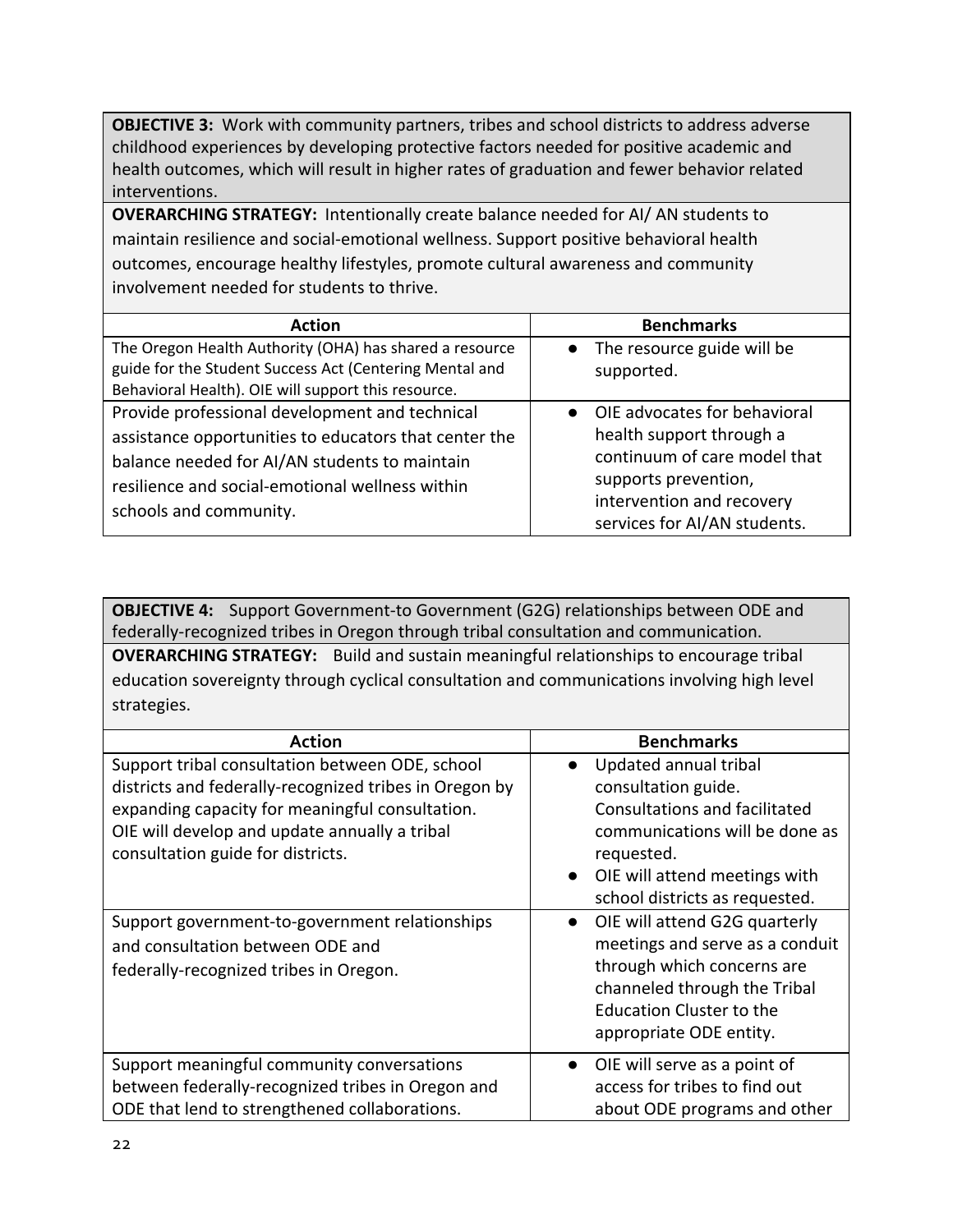resources; and serve as a catalyst for bringing about change where change is needed.

## 1. COMMUNITY PARTNERS

Knowing many partners outside the K12 systems impact our AI/ AN students. We anticipate working with the following partners to realize the objectives and strategies outlined in this plan.

| <b>State Agencies</b>                                     |                                                           |                                                             |
|-----------------------------------------------------------|-----------------------------------------------------------|-------------------------------------------------------------|
| <b>Early Learning Division</b>                            | Oregon Department of<br>Transportation                    | Regional 12 Headstart                                       |
| <b>Higher Education</b><br><b>Coordinating Commission</b> | Oregon Health Authority                                   | <b>Teacher Standards and</b><br><b>Practices Commission</b> |
| <b>Oregon Early Learning</b><br><b>Division</b>           | Oregon Housing and<br><b>Community Services</b>           | The Educator Advancement<br>Council                         |
| Oregon Department of<br>Education                         | Oregon Youth Authority                                    | The Oregon Educator Equity<br><b>Advisory Group</b>         |
| Oregon Department of<br><b>Human Services</b>             | Oregon Youth Development<br><b>Division</b>               |                                                             |
| <b>Tribal Nations</b>                                     |                                                           |                                                             |
| <b>Burns Paiute Tribe</b>                                 | <b>Confederated Tribes of Siletz</b><br>Indians           | Coquille Indian Tribe                                       |
| Confederated Tribes of Coos,<br>Lower Umpqua, and Siuslaw | Confederated Tribes of the<br>Umatilla Indian Reservation | Cow Creek Band of Umpqua<br>Tribe of Indians                |
| Confederated Tribes of<br><b>Grand Ronde</b>              | Confederated Tribes of Warm<br>Springs                    | The Klamath Tribes                                          |
| <b>Non-Profits</b>                                        |                                                           |                                                             |
| <b>ChalkBoard Project</b>                                 | Native American Youth and<br><b>Family Center</b>         |                                                             |